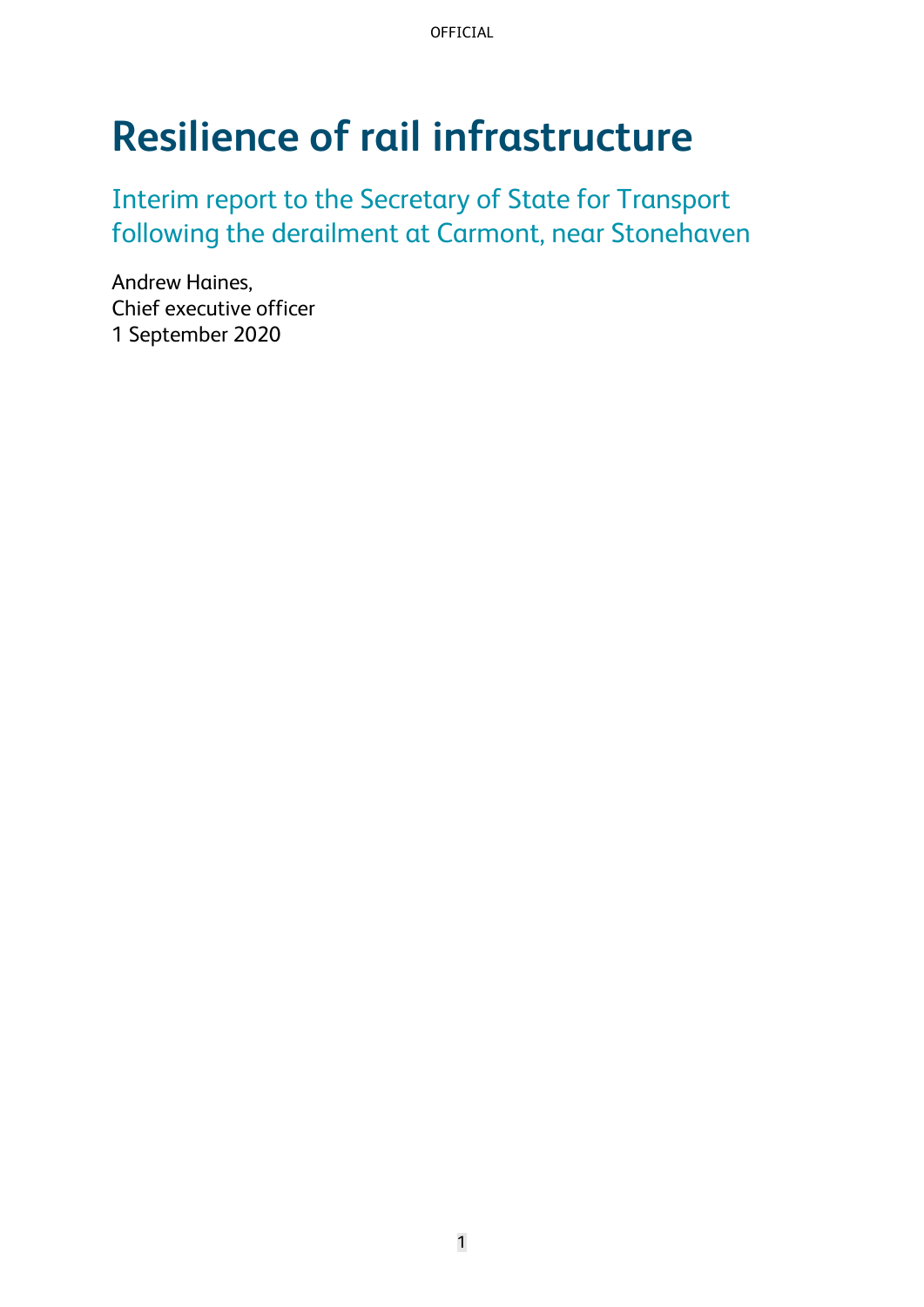# **Contents**

| Section 2 - Management of earthworks and drainage in the operational railway10                  |  |
|-------------------------------------------------------------------------------------------------|--|
|                                                                                                 |  |
|                                                                                                 |  |
|                                                                                                 |  |
| Our procedures to manage trains where there is heightened safety risk from weather events13     |  |
|                                                                                                 |  |
|                                                                                                 |  |
|                                                                                                 |  |
|                                                                                                 |  |
| We have identified sites sharing some of the characteristics at Carmont and are currently doing |  |
| Reviewing the latest weather forecasting technology to enhance our approach 17                  |  |
|                                                                                                 |  |
|                                                                                                 |  |
| Adverse weather linked to climate change is accelerating deterioration of earthworks and        |  |
|                                                                                                 |  |
| We are applying technology to help manage the impacts of climate change22                       |  |
|                                                                                                 |  |
|                                                                                                 |  |
| Our plans already incorporate significant addition investment and we have been accelerating     |  |
|                                                                                                 |  |
|                                                                                                 |  |
|                                                                                                 |  |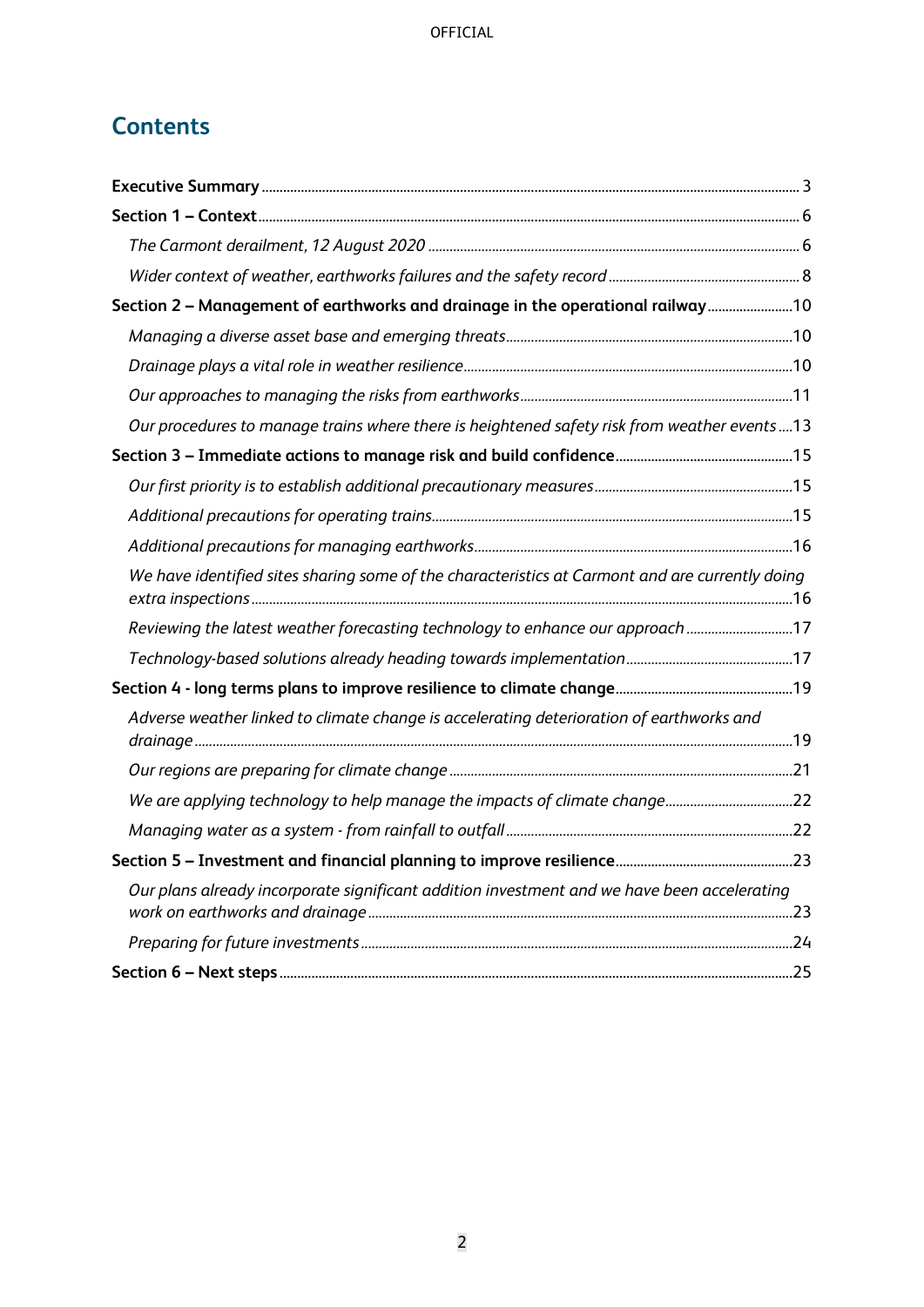## <span id="page-2-0"></span>**Executive summary**

The derailment of a passenger train near Carmont on 12 August 2020 was a tragedy for the families and friends of the three people who lost their lives and will have a lasting effect on those injured and involved in responding, as well as the wider railway industry. It has raised questions about the resilience and safe performance of the railway, and how the risk of such an event happening again can be minimised.

Emerging findings from the investigations suggest that a significant contributing factor to the derailment was heavy rainfall washing material onto the track. Therefore, this report commissioned by the Secretary of State for Transport seeks to provide an initial review of the resilience of rail infrastructure, in particular in the context of severe weather. Because of the nature of events that led to the derailment at Carmont, the report focuses on the resilience of earthworks and drainage infrastructure to heavy rainfall.

It is critical to understand fully what went wrong, what is being done now and what more can and should be done. This report in no way pre-empts the outcome of formal independent investigations. It is a look at our current approach, procedures and risk; our immediate and longerterm plans and actions; and initial consideration of next steps.

#### **The challenge**

- Britain's railway is one of the safest railways in Europe1. However, with increasingly frequent severe weather conditions due to climate change, maintaining this high level of safety performance remains a constant challenge. This is particularly true for managing earthworks – the sloped ground beside the track – and drainage infrastructure.
- Most earthworks beside our railway were built more than 150 years ago. They were constructed without detailed engineering design and not to modern standards at a time when the risks associated with earthworks were not scientifically understood. Consequently, cuttings and embankments (defined in section 1) were constructed with steep and unreinforced slopes and while they have served us well, and despite many improvements over the years, they are not as robust as a modern-day equivalent.2 Such structures are complex to manage due to underlying geology, adjacent environments and assets, and local weather patterns. In the short term, rebuilding thousands of miles of earthworks to modern day standards is not practicable either from a funding or deliverability perspective.

#### **The current situation**

• Infrastructure improvements are targeted to locations where we have identified the greatest safety risk. We manage the railway to a low level of risk and apply a robust management system to achieve that. Our investment is carefully prioritised to locations assessed as higher risk and using technology to predict and warn of failures.

<sup>&</sup>lt;sup>1</sup> RSSB (2020) Annual Health and Safety Report 2019/20. [https://www.rssb.co.uk/Standards-and-](https://www.rssb.co.uk/Standards-and-Safety/Improving-Safety-Health--Wellbeing/Monitoring-safety/Safety-Performance-Reports)[Safety/Improving-Safety-Health--Wellbeing/Monitoring-safety/Safety-Performance-Reports](https://www.rssb.co.uk/Standards-and-Safety/Improving-Safety-Health--Wellbeing/Monitoring-safety/Safety-Performance-Reports) <sup>2</sup> Network Rail (2018) Earthworks Technical Strategy. [https://www.networkrail.co.uk/wp](https://www.networkrail.co.uk/wp-content/uploads/2018/07/Earthworks-Technical-Strategy.pdf)[content/uploads/2018/07/Earthworks-Technical-Strategy.pdf](https://www.networkrail.co.uk/wp-content/uploads/2018/07/Earthworks-Technical-Strategy.pdf) viewed 26 August 2020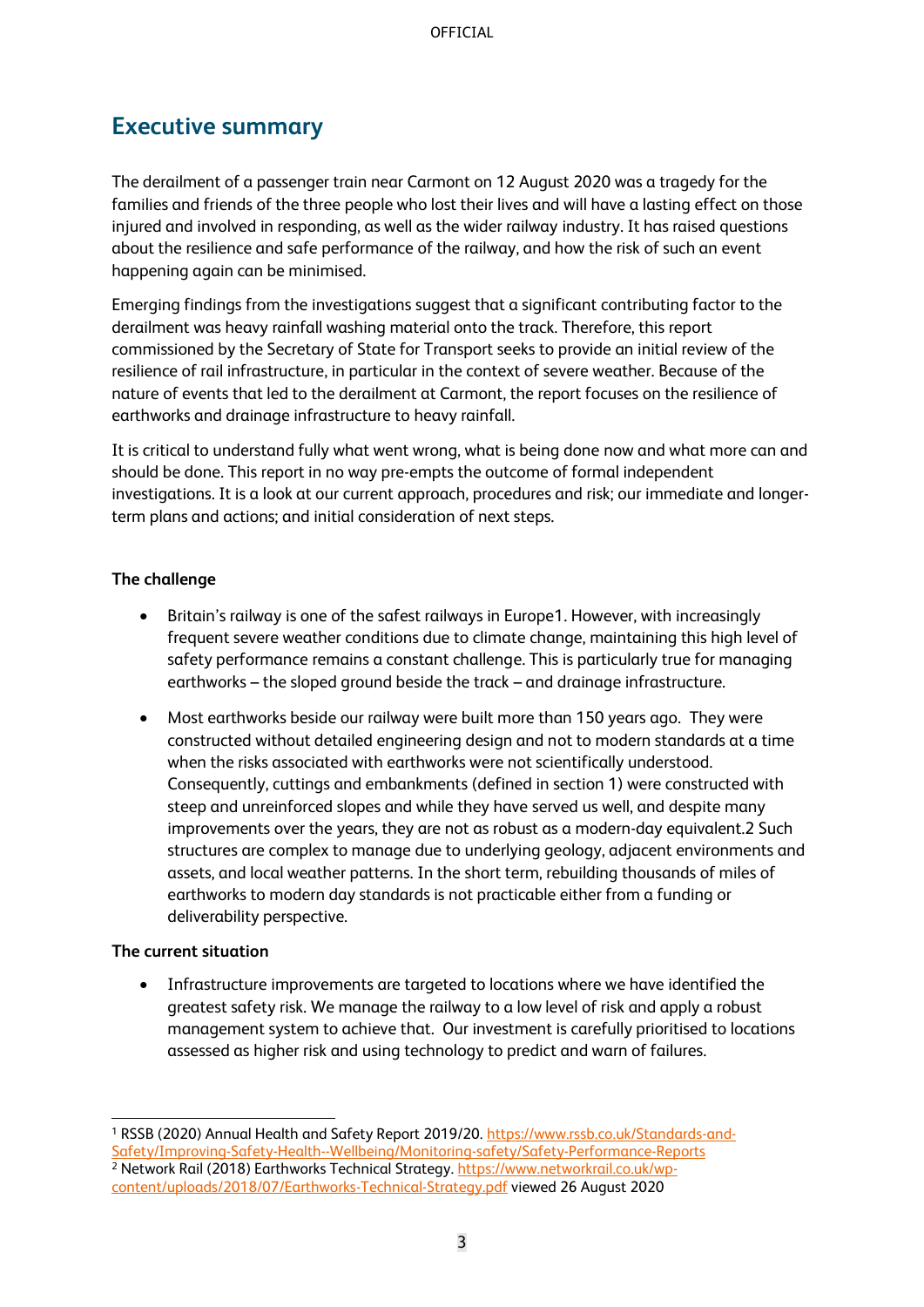- We have developed techniques to monitor and manage ageing earthworks assets, which have been high on our risk radar for some time and these techniques are recognised as industry leading by fellow member organisations of the UK Geotechnical Asset Owners Forum.
- Climate change considerations are being embedded in our standards and planning, and the Government's Committee on Climate Change recognises our resilience planning for  $climate$  change adaptation is well advanced<sup>3</sup>. But it is clear from the impact of severe weather events experienced in recent years that this is an area that is accelerating faster than our assumptions, and as a result it has become even more important to implement these plans.

#### **What we are doing**

- Industry rules for reporting and reacting to heavy rainfall are being clarified and strengthened in September 2020. Supporting more consistent use of real-time rainfall data and application of extreme weather action teleconferences has already been addressed in refreshed company standards.
- We have already implemented recommendations from earlier relevant Rail Accident Investigation Branch (RAIB) reports or have action plans in place. Following two particularly relevant reports from washout incidents at Watford tunnel (2016) and Corby (2019) we are continuing to improve how we manage risk from washouts. We recognise our records of drainage condition and serviceability require further work.
- Investment in earthworks and drainage has nearly doubled from Control Period 4 (CP4: 2009-2014) to Control Period 6 (CP6: 2019-2024) to £1.274bn. Investment in CP6 is 20% higher than Control Period 5 (CP5: 2014-2019). Our investments are ahead of plan for CP6 and we will redirect risk funds to prioritise immediate needs. Proposals for further investments will be developed in conjunction with the recently announced task forces and are expected to need to rise again for Control Period 7 (CP7: 2024-2029).
- Technology has played an increasingly important role over the last ten years and we have been ramping up deployment: predicting and warning of failures and better weather forecasting to enable local decisions for imminent weather events. Our overall investment in research and development (R&D) has more than doubled from CP5 to CP6, brought together under a single integrated portfolio, enabling over £30m to be invested at pace in projects specific to earthworks, drainage and resilience. Data analytics are also useful tools to manage a large and complex asset base and the relationship with real time data.
- Two task forces led by distinguished independent experts have been established in August 2020. One led by Lord Robert Mair will review our management of earthworks. The other led by Dame Julia Slingo will help us make best use of weather data in our operational arrangements.
- The two strands of our work can be characterised as steadily rising investment in earthworks and drainage assets, and transformational change in how we operate the network and deploy technology.

<sup>3</sup> Committee on Climate Change (2019) Progress in preparing for climate change 2019 Report to Parliament. [https://www.theccc.org.uk/publication/progress-in-preparing-for-climate-change-2019-progress](https://www.theccc.org.uk/publication/progress-in-preparing-for-climate-change-2019-progress-report-to-parliament/)[report-to-parliament/](https://www.theccc.org.uk/publication/progress-in-preparing-for-climate-change-2019-progress-report-to-parliament/)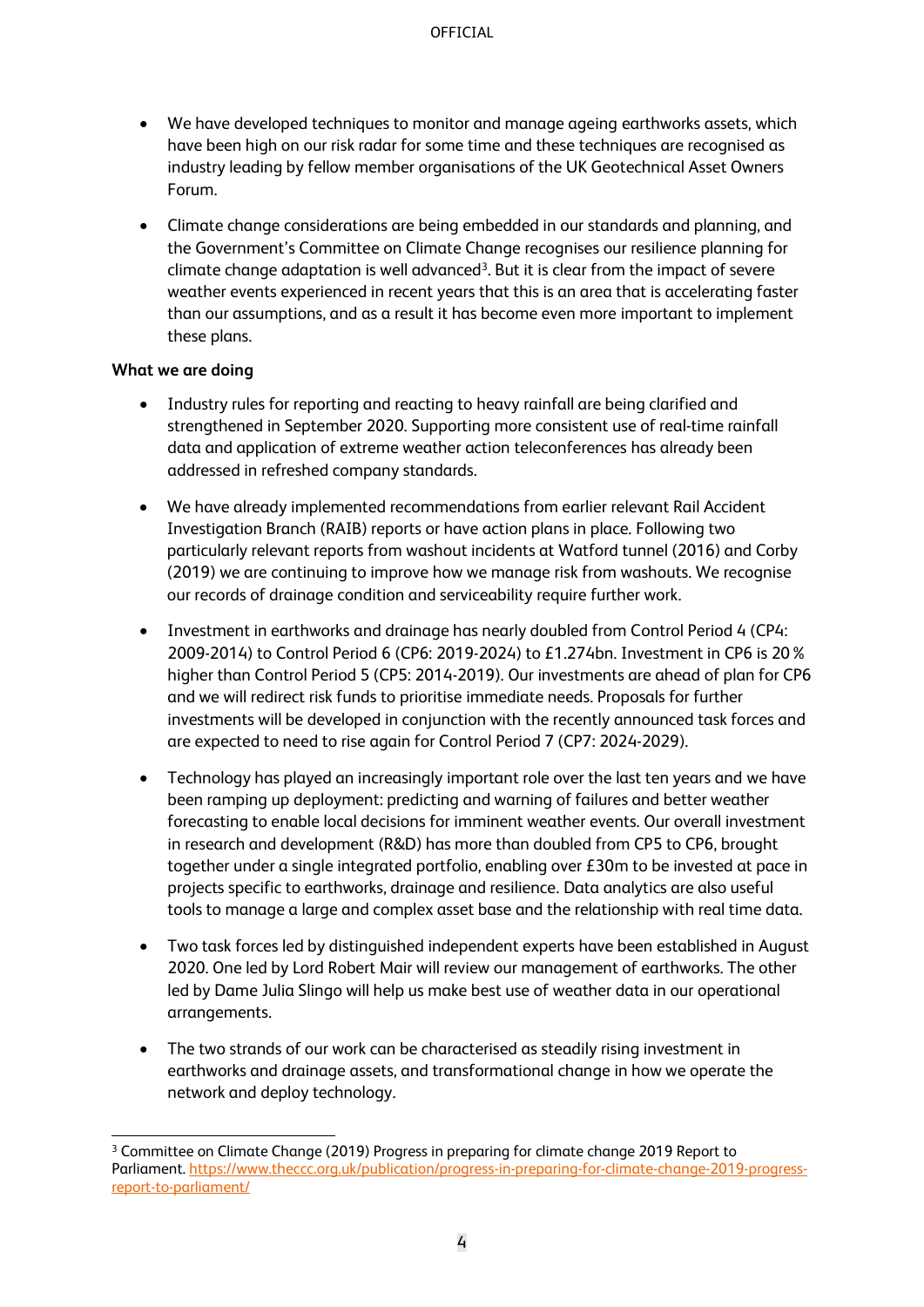#### **Conclusion**

- Britain's railway is one of the safest in Europe and that safety record is underpinned by the resilience of our assets and the rigour of our management system. However, the increasingly clear implications of climate change mean that we must and will do more. This is particularly important with respect to how we operate the railway and the wider deployment of technology.
- The report examines in detail: the immediate facts from the Carmont derailment, current asset and operational controls, short term improvements, longer term strategic sustainability, the financial facts, and in section six sets out some next steps.
- Our next report will go into more detail about what can be accelerated and where, particularly the options around extra technology that could sharpen where we focus and improve warnings, and initial consideration of next steps.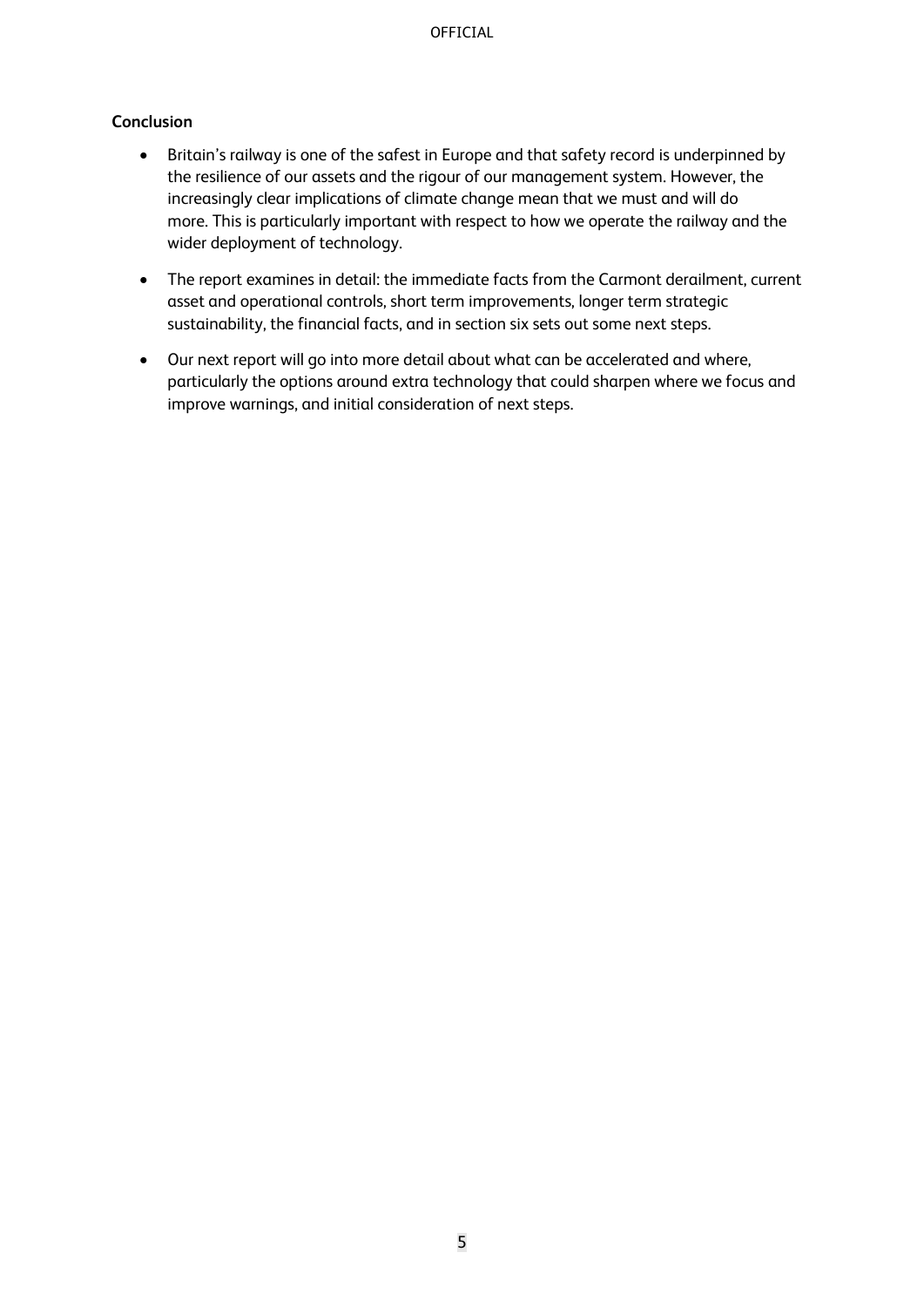# <span id="page-5-0"></span>**Section 1 – Context**

### <span id="page-5-1"></span>**The Carmont derailment, 12 August 2020**

On the morning of 12 August, train 1T08 Aberdeen to Glasgow Queen Street derailed just northeast of Carmont, Aberdeenshire, fatally injuring the driver of the train, the train's conductor, and one passenger.

After departing Stonehaven, the train was continuing on its southbound journey when it was stopped by an emergency radio message from the signaller at Carmont, who had received a report of a landslip obstructing the line. Following a period of around two and a half hours waiting for an operations manager to arrive and secure the points, the train was returning to Stonehaven to allow onward travel for the passengers on board. It had reached close to the 75mph line speed.

At around 09:38, the train rounded a left-hand curve and struck a pile of washed-out stone covering the line. The front part of the train was derailed by the washed-out material. After striking a bridge parapet, the whole train derailed.



*Figure 1. Aerial photograph of derailment site*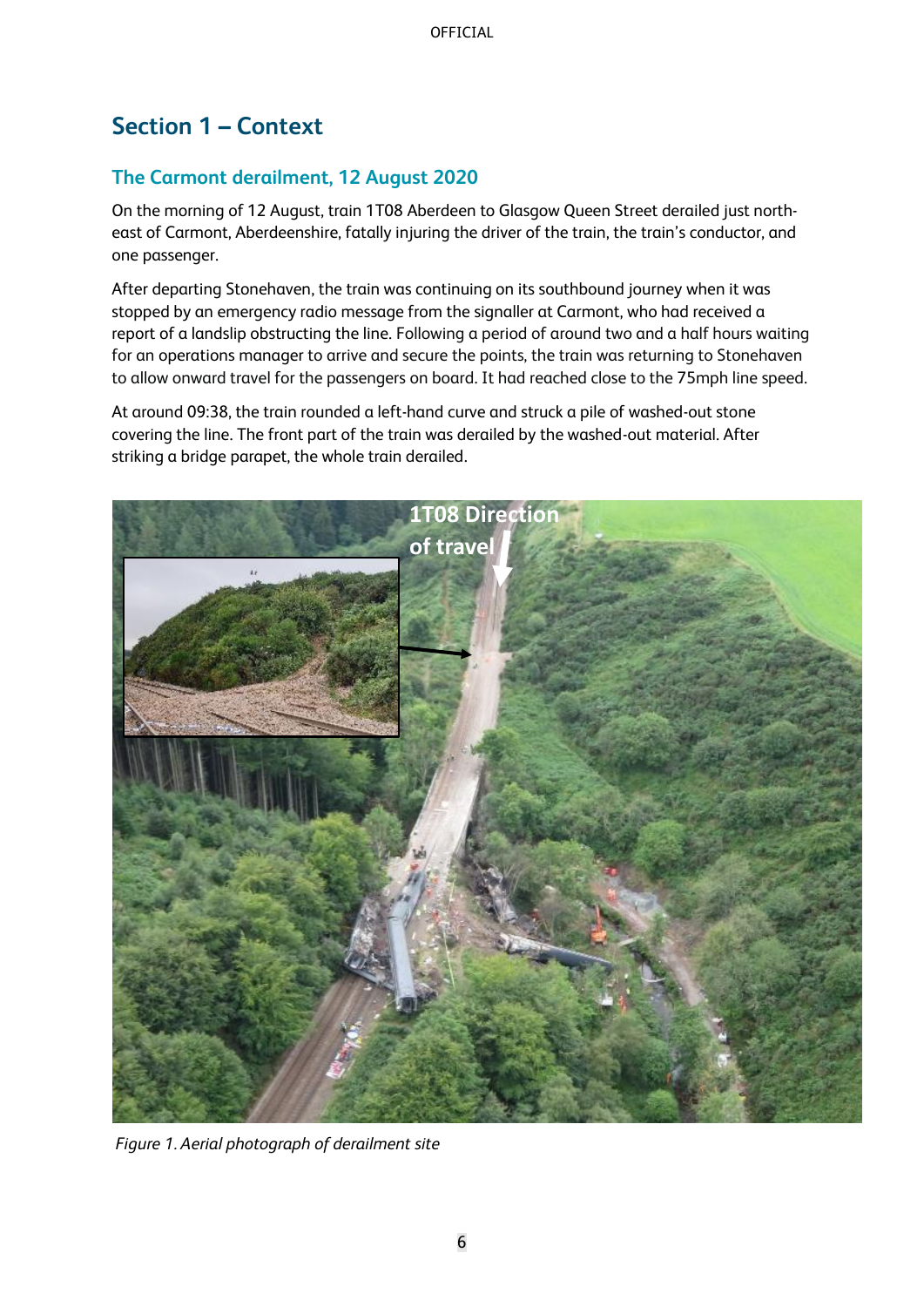That morning there had been thunderstorms with associated heavy rain across north eastern Scotland. Weather records indicate that over 50mm of rain fell in the Carmont area between 05:00 and 09:00. Heavy rainfall from convection storms disrupted railways and other transport modes over a wide area of eastern Scotland. This followed a month of greater than average daily rainfall. August brought some challenging weather and it is likely to be one of the wettest Augusts ever recorded in Scotland. There had been major landslips on the road infrastructure (e.g. the A83 'Rest and be Thankful' and A68 at Fala) and a breach of the Union Canal at Polmont which also led to significant damage to the Edinburgh to Glasgow main railway line.

The land beside the railway at the initial derailment point rises steeply upwards. On the morning of 12 August, water flowing from higher land beside the railway washed stone onto the track after the previous train had passed on the same line two and a half hours before.



*Figure 2. Drainage features in the area of the washout*

Site investigations indicate the water causing the washout flowed from the adjacent land. It is not yet understood how new drains installed in 2010 and any pre-existing field drains interact. Site investigation currently underway in collaboration with police and the Rail Accident Investigation Branch (RAIB) includes CCTV surveys, ground penetrating radar and LiDAR analysis, and in due course trenches, to understand how the storm water came to wash out the stone.

The drainage installed in 2010 and owned by Network Rail was last inspected in May 2020 with no defects recorded, and investigations will further examine the accuracy of those records. The earthworks were last inspected in June 2020 and scored as having a low to medium likelihood of failure.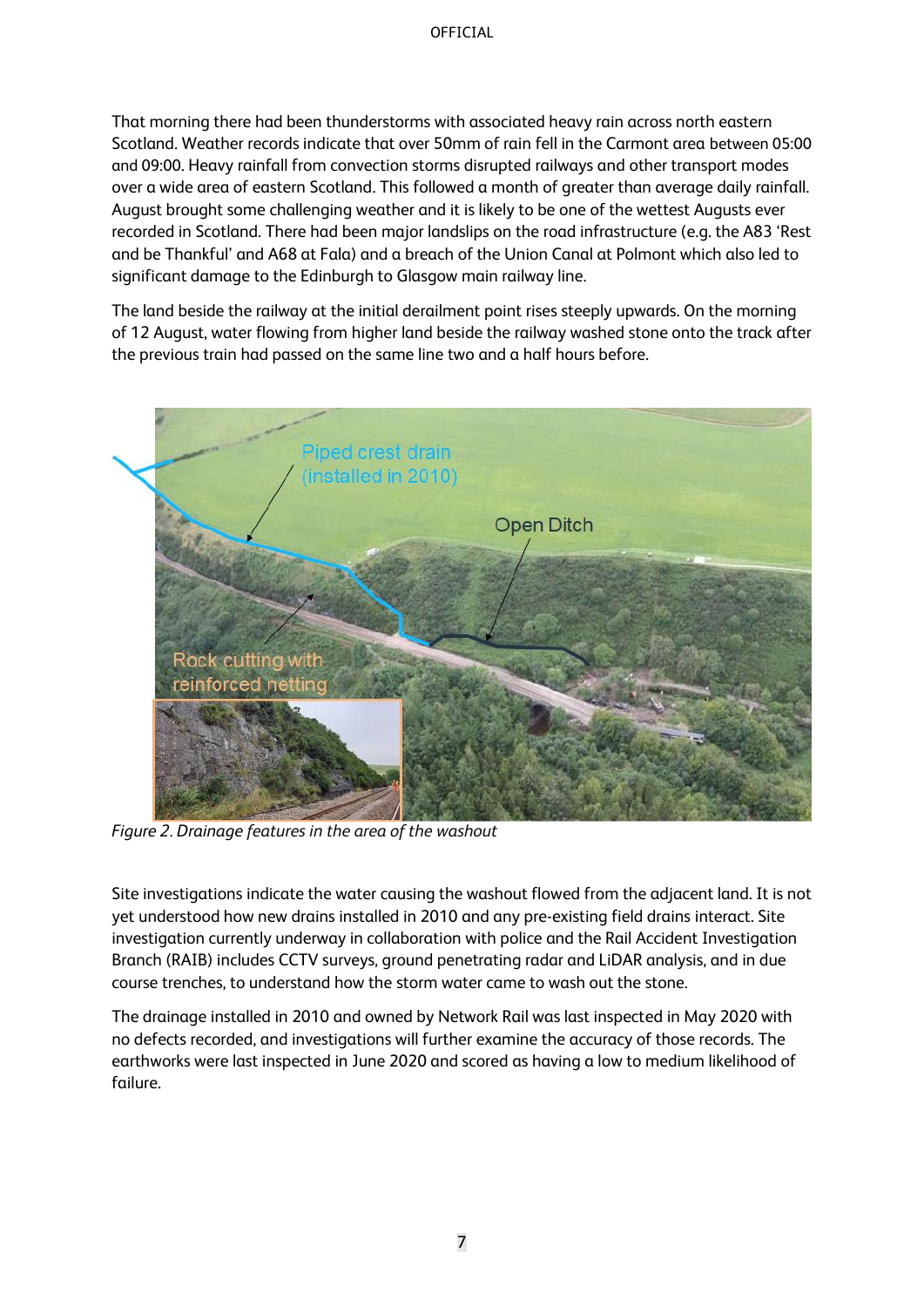### <span id="page-7-0"></span>**Wider context of weather, earthworks failures and the safety record**

2020 has seen heavy rainfall which has caused ground slips at many embankments and cuttings across the network. While disruptive, none in 2020 before Carmont have caused derailment. Severity is influenced by a number of factors including local topography, proximity to structures and train speed.

The autumn and winter of 2019/20 brought challenging weather across large parts of the network. This resulted in 250 earthworks failures in 2019/20, with a significant proportion occurring in February 2020, associated with it being an exceptional month for rainfall. The chart below demonstrates the correlation between the network-wide monthly earthwork failures from mid-August 2003 to June 2020, and the UK monthly rainfall totals (expressed as Long-Term Averages).



Since the impact of winter 2019/20 on the network we have commissioned a piece of work to improve the way our inspections can identify assets most susceptible to failure.

The assets most relevant to weather resilience in the context of the derailment at Stonehaven are drainage and earthworks.

**Earthworks** comprise cuttings and embankments. A **cutting** is an excavation that allows railway lines to pass at an acceptable level and gradient through the surrounding ground. An **embankment** is a construction composed entirely of soil or rock fill – usually excavated from cuttings – that allows railway lines to pass at an acceptable level and gradient over low-lying ground, or ground that is susceptible to flooding. **Drainage** includes all components designed to collect surface and groundwater which runs towards, falls onto or issues from the railway and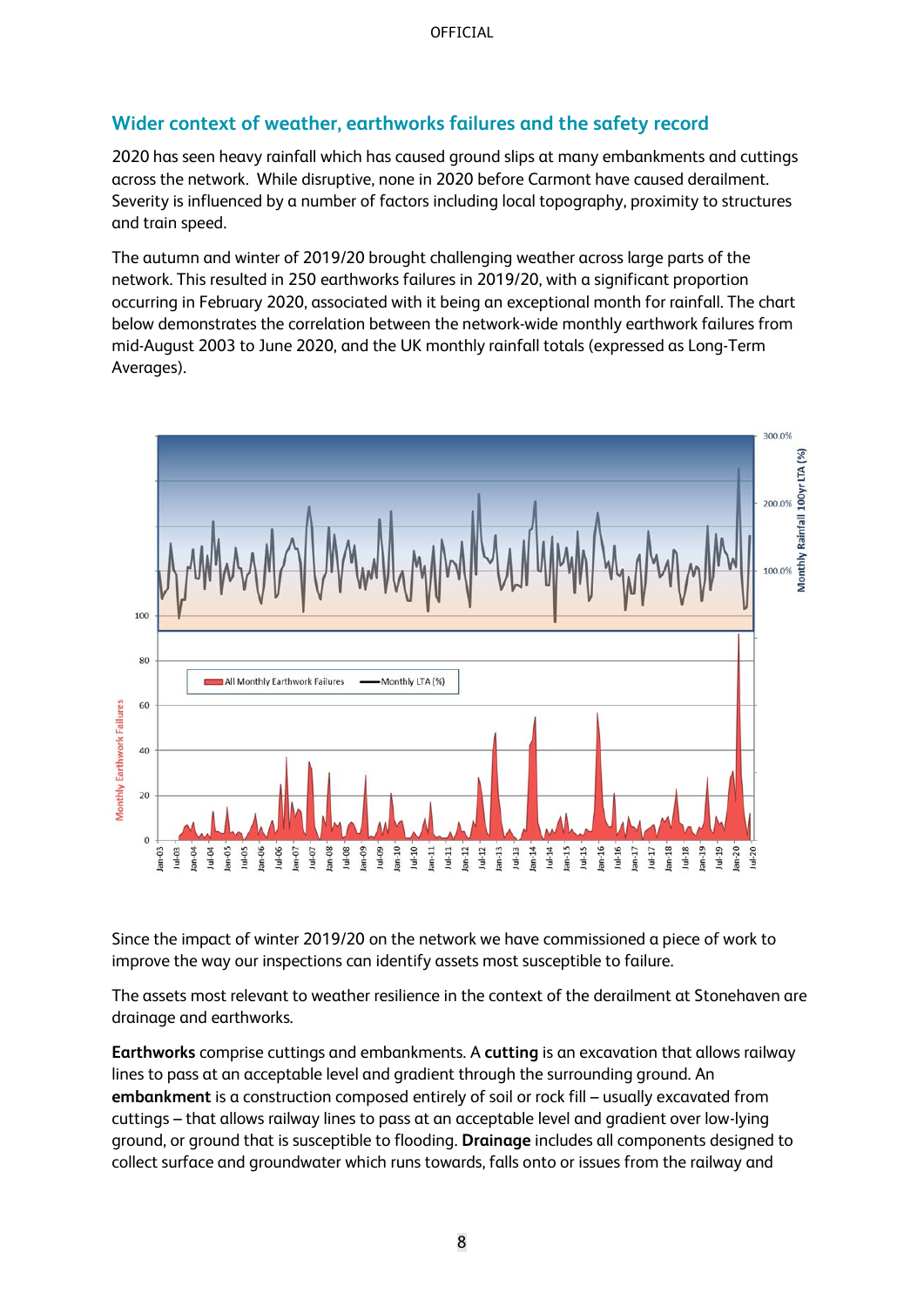deliver it to a suitable outfall. A drainage system is defined as drainage components which convey water from multiple points of inflow to a single outfall.

The table below shows the quantity of earthwork failures since good record keeping began. Embankment failures are shown as a sub-set as these are primarily performance related issues where signs of failure often first show up as misalignment of the track. Cutting failures carry a higher safety risk but are harder to identify as there are often no early warning signs.

| <b>Control</b><br>Period | <b>Date Range</b> | <b>All Earthwork</b><br><b>Failures</b> | <b>Embankment</b><br><b>Failures</b> | <b>Earthwork</b><br>attributable<br>derailments |
|--------------------------|-------------------|-----------------------------------------|--------------------------------------|-------------------------------------------------|
| CP3                      | $2004/05 - 08/09$ | 477                                     | 156 (33%)                            |                                                 |
| CP4                      | 2009/10-13/14     | 528                                     | 122 (23%)                            |                                                 |
| CP5                      | 2014/15 - 18/19   | 488                                     | 137 (28%)                            |                                                 |
| CP6                      | 2019/20 FY        | 250                                     | 62 (25%)                             |                                                 |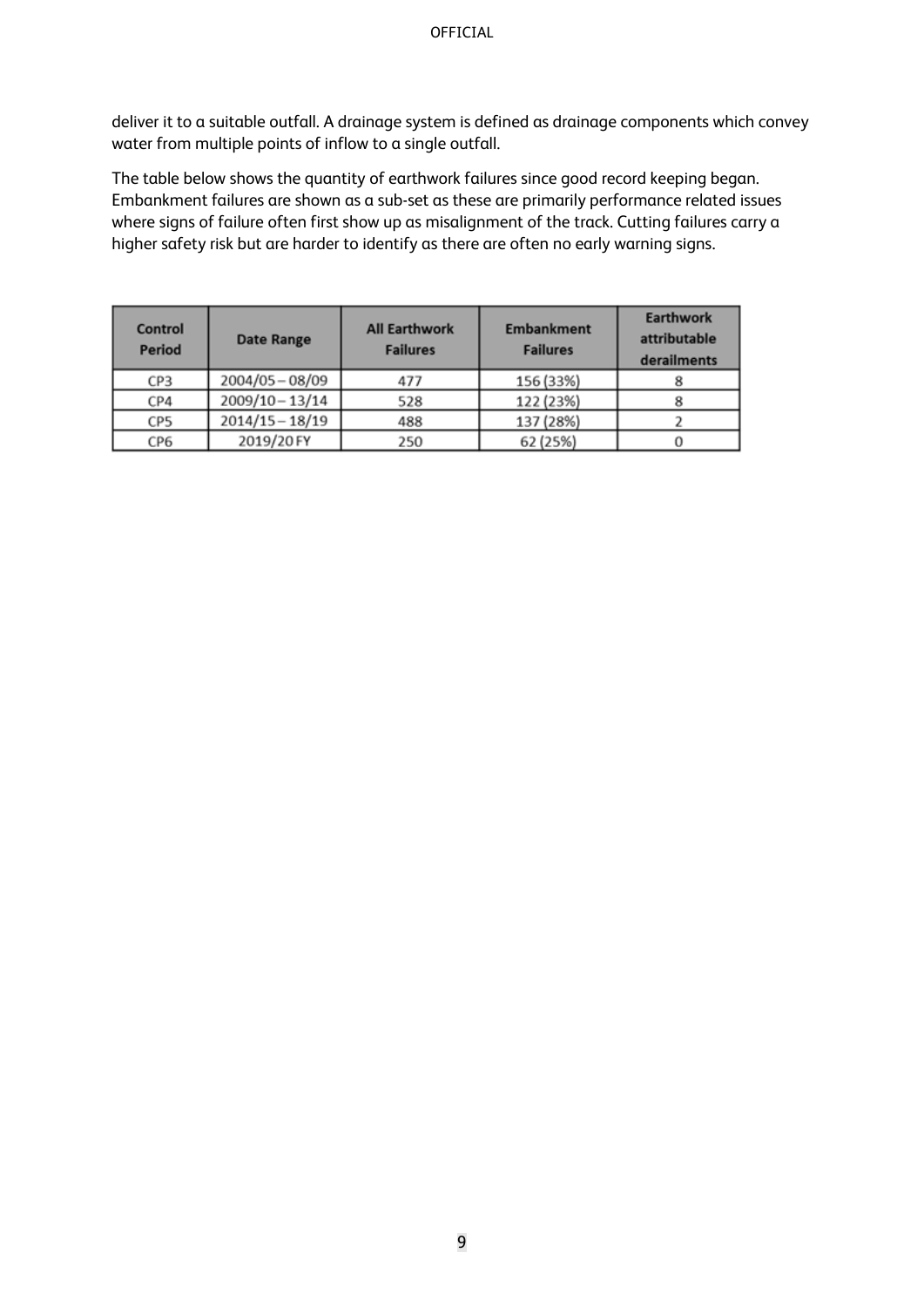# <span id="page-9-0"></span>**Section 2 – Management of earthworks and drainage in the operational railway**

### <span id="page-9-1"></span>**Managing a diverse asset base and emerging threats**

Our assets have a lifecycle and the risk from them failing varies through that lifecycle – they respond to the environment, which varies over time; they interact with other assets; and they deteriorate over time. We manage the risk of them failing by building and maintaining an inventory, monitoring condition and targeting maintenance, renewal and improvement works.

Earthwork failures across the network are reported to the Office of Rail and Road (ORR) in our annual return<sup>4</sup>. The number of train derailments from earthwork failures has been steadily reducing and prior to Control Period 6 (CP6: 2019-2024) there was a generally improving trend in potentially high consequence earthwork failures. However, these failures remain high on our risk radar and above where we would like to be for this asset group.

Our earthwork asset management activities, funding and operational responses primarily focus on the threat of landslip from our own infrastructure. But more recently we have also started to consider threats beyond our boundary fence from steep sided natural terrain which exists alongside hundreds of miles of the railway. Changing weather patterns are already increasing the likelihood of landslip events from such areas and will continue to do so. To address this, we have been working in conjunction with the British Geological Survey and engaging with Transport Scotland to learn from previous comparable trunk road studies how we can best manage this threat. The potential impact of these risks has become clearer in recent years, so we are working hard to understand it better. We have already undertaken some initial computer modelling and are now progressing our plans for more detailed assessments.

Most of our infrastructure slopes are in excess of 150 years old and are not comparable to the levels of capability and resistance that are provided by modern engineered slopes. The rapid failure of cutting slopes is difficult to predict particularly when failures are triggered by intensive local rainfall. These weather events can be difficult for meteorologists to forecast accurately with a high confidence.

### <span id="page-9-2"></span>**Drainage plays a vital role in weather resilience**

The stability and resilience of earthworks is in most cases critically dependent on the control of water. We manage water through drainage systems that collect surface and groundwater running towards, falling onto or issuing from the railway, delivering water to a suitable outfall. As we have seen more extreme rainfall, the capability of our drainage has been brought to the fore, and we recognise that we have further work to do in improving our water management.

We are completing our drainage inventory and capturing structural and serviceability condition of all drainage assets. Most of our existing drainage pipes are in the form of just a few imperial sizes, selected historically either for economy or availability and not for their calculated capacity to handle water from a predicted amount of rainfall or catchment. Recognising the importance of water management, we established a new senior engineering leadership role for drainage in 2015. A primary focus of this role has been to drive developments in the quality of information and tools

<sup>4</sup> Available at [https://www.networkrail.co.uk/who-we-are/publications-and-resources/regulatory-and](https://www.networkrail.co.uk/who-we-are/publications-and-resources/regulatory-and-licensing/annual-return/)[licensing/annual-return/](https://www.networkrail.co.uk/who-we-are/publications-and-resources/regulatory-and-licensing/annual-return/)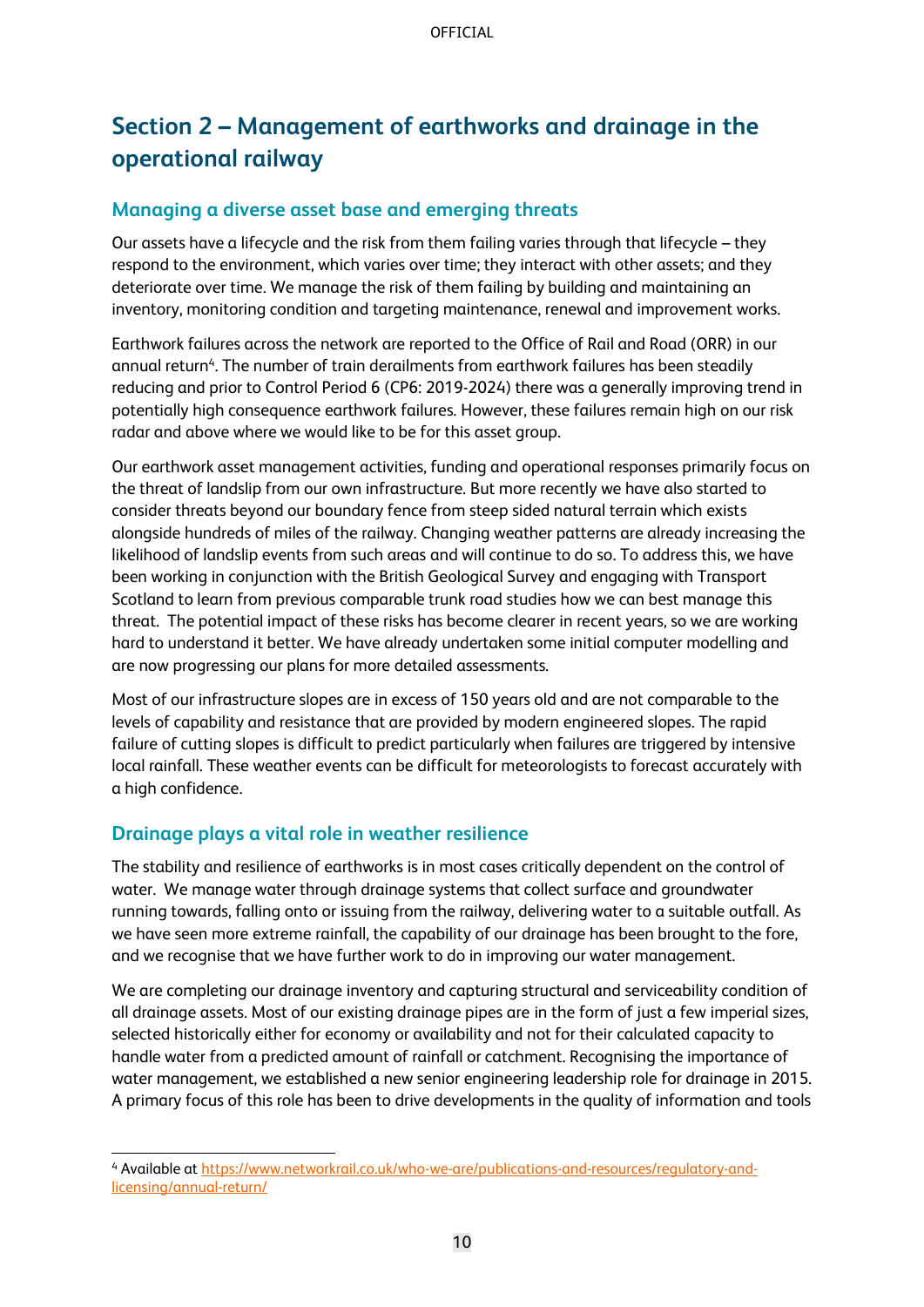available to effectively manage drainage assets and promote a broader and more integrated approach to the management of drainage assets.



*Figure 3: Key drainage features*

We mitigate the risk of drainage system failure through a coordinated approach to the management of railway drainage assets. Our control documents describe a co-ordinated approach to managing railway drainage, supporting catchment water management, and procedures for identifying risks, prioritising actions and maintaining effective drainage.

Risk assessment and prioritisation is documented by each Network Rail geographical route, addressing increased risk associated with adverse and extreme weather, with the requirements incorporated into each route's plans. Routes use a drainage decision support tool and data collected from drainage inspections, surveys and assessments. A drainage condition score is key to understanding the status of the system and what mitigating actions need to be taken. Drainage assets are required to be inspected at least every five years.

### <span id="page-10-0"></span>**Our approaches to managing the risks from earthworks**

We have an extensive inventory of earthworks. Gathered over the last 20 years, it comprises over 191,000 distinct earthwork assets. We use a range of techniques to monitor their condition and performance over time, including a cyclical programme of inspections. The inventory is maintained with data for changing condition and to reflect work done to the assets. We use machine learning techniques to optimise our predictive algorithms to focus activities on assets that are more likely to fail.

Risk is categorised (using algorithms for consistency) as a combination of the condition of earthworks and the consequence of failure. The condition (or hazard category) ranges from A (lowest likelihood of failure or best condition) to E (highest likelihood of failure or worst condition). The distribution of assets enables prioritisation, with most assets in condition A (c98,000), with reducing quantities B (c46,000), C (c38,000), D (c8,000) and E (c1,000).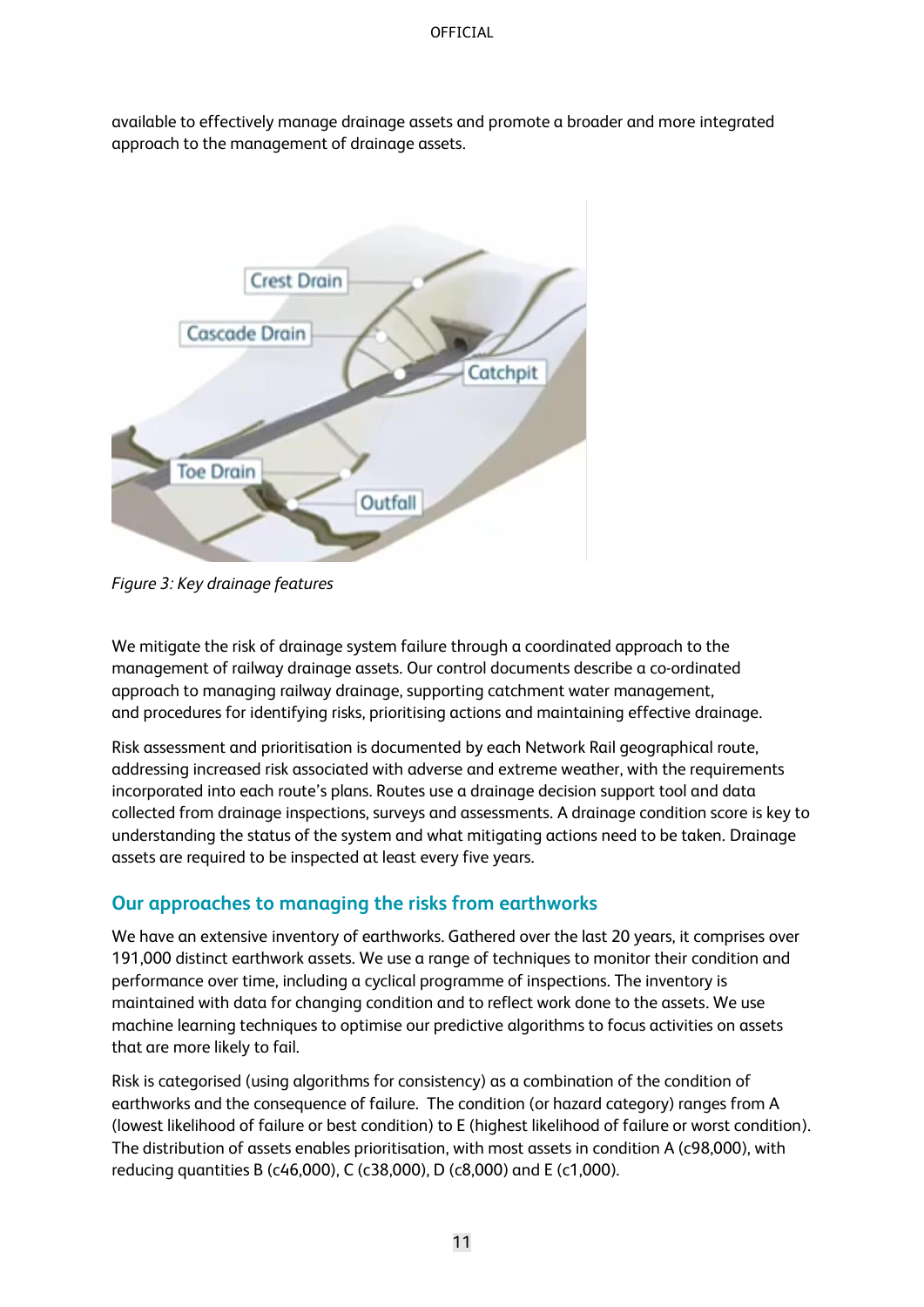#### **OFFICIAL**



*Figure 4: Risk matrix*

The risk matrix forms the building block of our policy, which targets available resources towards the most susceptible assets in the locations of highest safety consequence. The consequence of failure ranges from 1 (lowest) to 5 (highest) and includes variables such as line speed, frequency of train services and proximity to tunnels, bridges and other infrastructure features. The highest scoring risk category is E5.

Inspection frequencies for earthworks, ranging from annual inspections to ten-yearly, are determined by their condition score. Other processes increasingly being deployed to support and improve observations by our engineers include aerial survey using helicopters and more recently drones, train-borne survey, and remote monitoring on sites assessed as high risk, where devices continuously feed back data on changes.

Risk categories provide a framework for our specialist engineers to evaluate actions to manage the likelihood of failure (such as improving the drainage), and actions to mitigate the consequence of failure (such as installing failure detection equipment). Thousands of individual evaluations are undertaken each year and the actions are prioritised to manage the greatest safety risks, using decision support tools, within funding constraints and planned for cost-efficient delivery.

Priorities and decisions are made regionally in accordance with company standards and guided by national policies. Risk management is routinely reviewed through an assurance process carried out by central teams. Design and execution of works is undertaken in accordance with international, British and Network Rail company standards which embed legislative requirements and best practice.

Our asset management maturity in the areas of earthworks and drainage has advanced significantly over the last decade. Specialist earthworks and drainage teams are now established in every route and in our technical authority.

ORR and RAIB recommendations from reports going back several years have progressively been closed with action plans implemented to address findings in earthwork management. There are open recommendations not yet fully implemented for drainage improvement (for example completing the drainage inventory). The most recent RAIB report relating to landslips is from Corby (2019, published May 2020) and we are shortly to write to ORR with our action plans to address these areas of recommended improvement.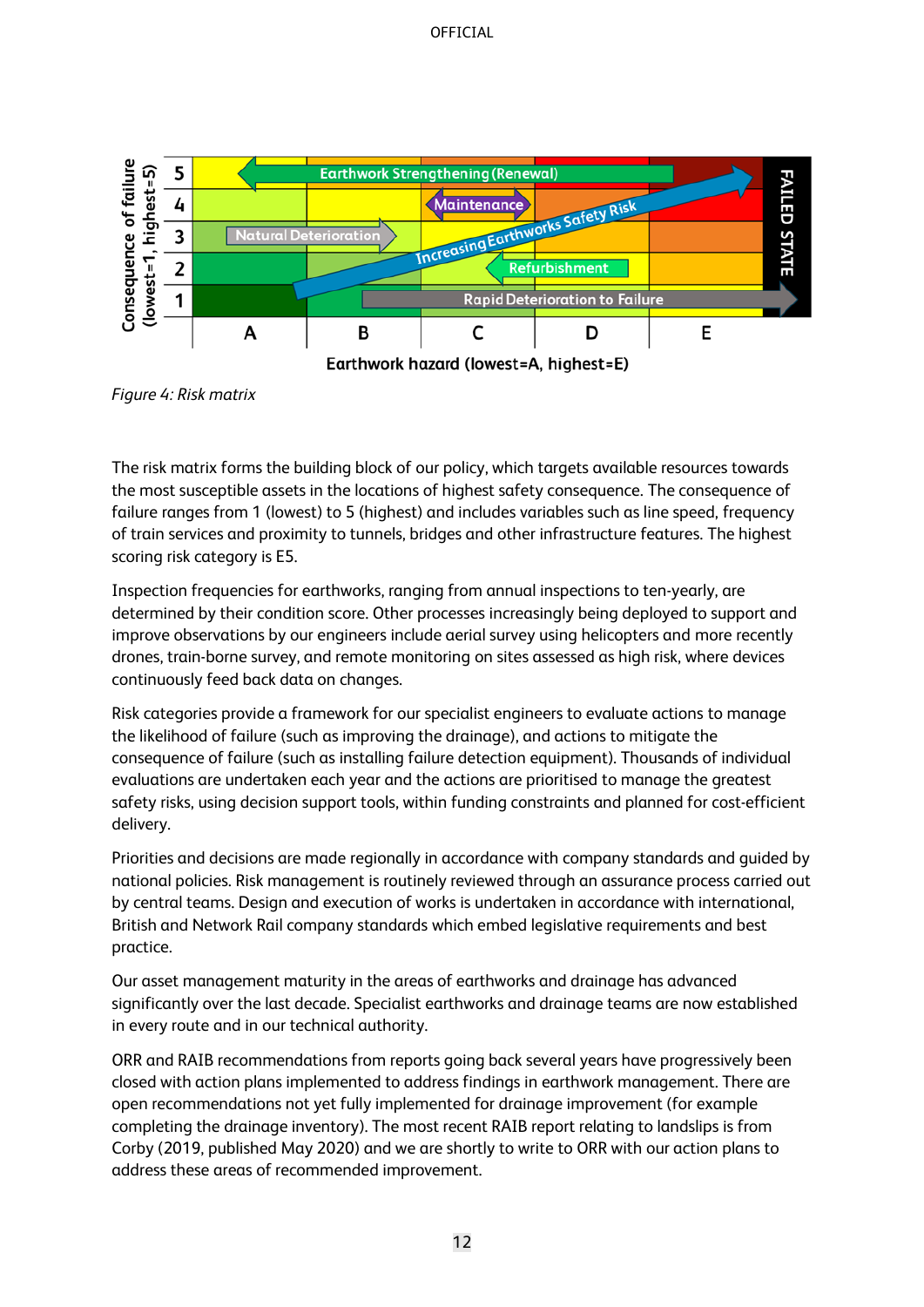One action from RAIB's 2017 report into the Watford tunnel washout and derailment is to consider ways to mitigate a derailment by keeping the train close to the line of the track. This is being addressed in research managed by Rail Safety and Standards Board (RSSB) (project T1143 – *Devices to Guide Derailed Trains*<sup>5</sup> ) and due to report later in 2020. The work is reviewing international best practice in train design and criteria for where extra rails could be fitted in the track ('check rails').

We recognise the importance of embracing technology and we are working with academia to understand further how the changing climate will impact our infrastructure. Unfortunately, it is simply not economically viable to strengthen all sub-standard infrastructure slopes. Putting this into context our current rate of strengthening through renewal and refurbishment is approximately 3.5% of the asset base in CP6. So, despite continuing improvement, we expect there will still be earthwork failures as a result of challenging weather. What we can and will do is continue to evolve our application of technology and refine our operational procedures to manage their safety impact and protect our passengers, colleagues and members of the public.

Our investment plans target areas that have the highest risk of failure and consequence, based on data which will often include intelligence from sub-surface ground monitoring we have installed. Our renewals portfolio will prevent many failures and will be accelerated where monitoring is showing assets that are actively failing and require more urgent strengthening to prevent collapse. However, high rainfall will continue to present challenges as it triggers a high proportion of rapid cutting slope failures with little or no indication of visible distress prior to failure.

### <span id="page-12-0"></span>**Our procedures to manage trains where there is heightened safety risk from weather events**

Our standards, developed with our meteorologists, establish plans for each route that identify vulnerable assets, identify trigger thresholds for action and recommended actions such as speed restrictions. We have a small team of weather specialists who work with our weather forecast provider to support the operational railway with forecasts and incorporate engineering standards to help improve our operational response to weather resilience. The current weather forecast management approach uses extreme weather action teleconferences (EWATs) to advise our routes of forthcoming heavy rainfall and thunderstorms and analyse historical weather events and delays to improve our response.

When action is triggered, EWATs bring together route control, maintenance, operations, and train and freight operators to amend timetables and make critical decisions to reduce safety risk. Our weather forecasting service provides a five-day outlook of weather conditions at a national and local level to provide alerts of adverse or extreme events. These forecasts are updated daily and communicated to operations control centres and to our EWATs to improve our response.

When two or more routes may be affected by an impending weather event, a national EWAT is invoked led by our national operations centre (NOC) and attended by the Department for Transport (DfT). An equivalent system operates in Scotland's Railway with Transport Scotland. Route teams inform the national team and information is distributed across the industry. Plans and processes are reviewed based on learning points from events.

There will be occasions when additional speed restrictions will be required on particular lines if heavy rainfall is judged to present a heightened risk to earthwork stability. As technology to

<sup>5</sup>RSSB (2018) Devices to Guide Derailed Trains <https://www.sparkrail.org/Lists/Records/DispForm.aspx?ID=25913> viewed 26 August 2020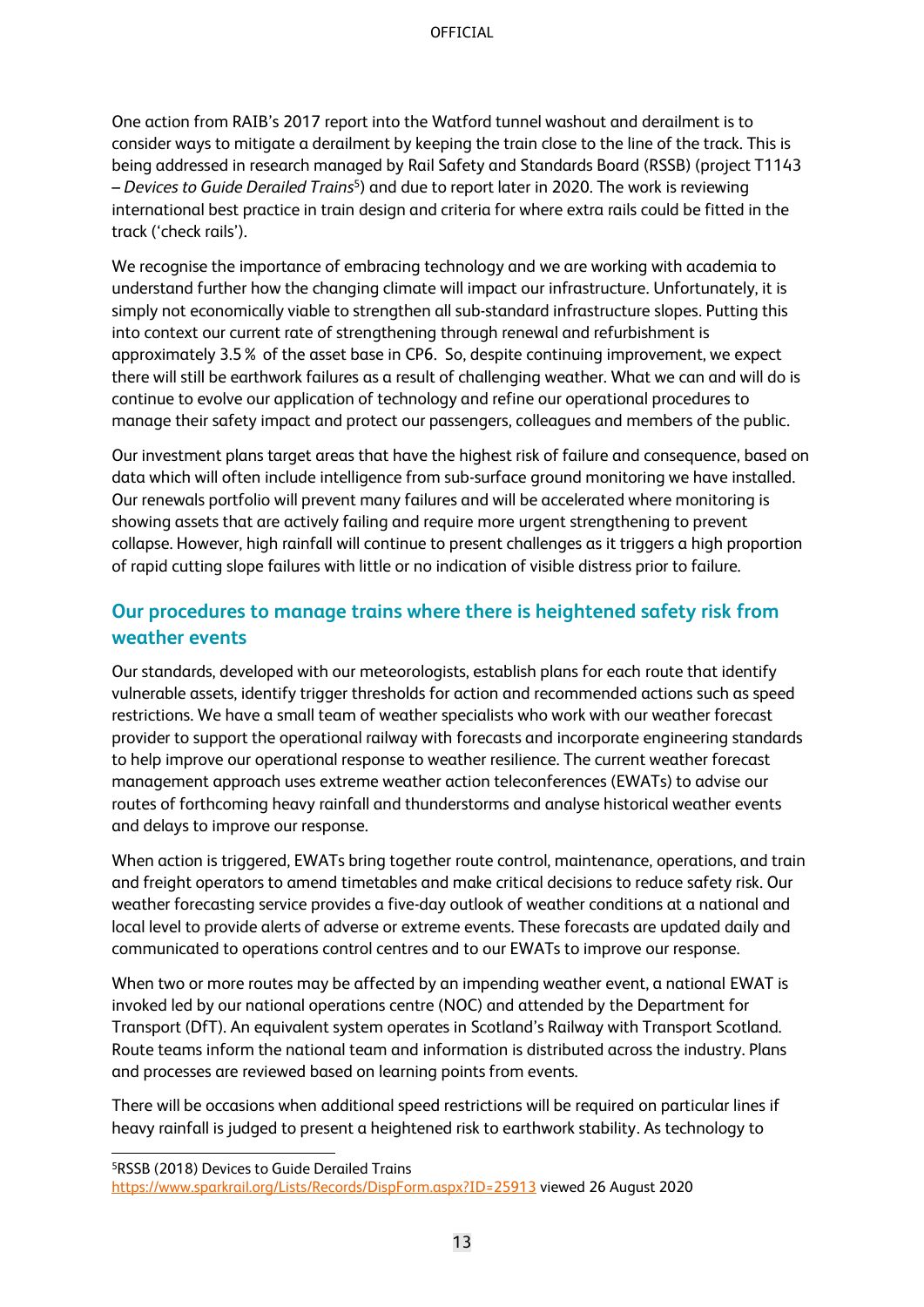predict and warn of failures matures, and we deploy it in more places, the risk of such disruption will reduce.

We recognise that speed restrictions can cause disruption to passengers and freight services, and to some degree create additional safety issues if not managed appropriately, e.g. through crowding or frustrated passenger behaviour. We work closely with our train operator and freight colleagues to ensure that train services are managed pro-actively to minimise disruption and delay, and to share timely information to allow passengers and freight users to plan their journeys.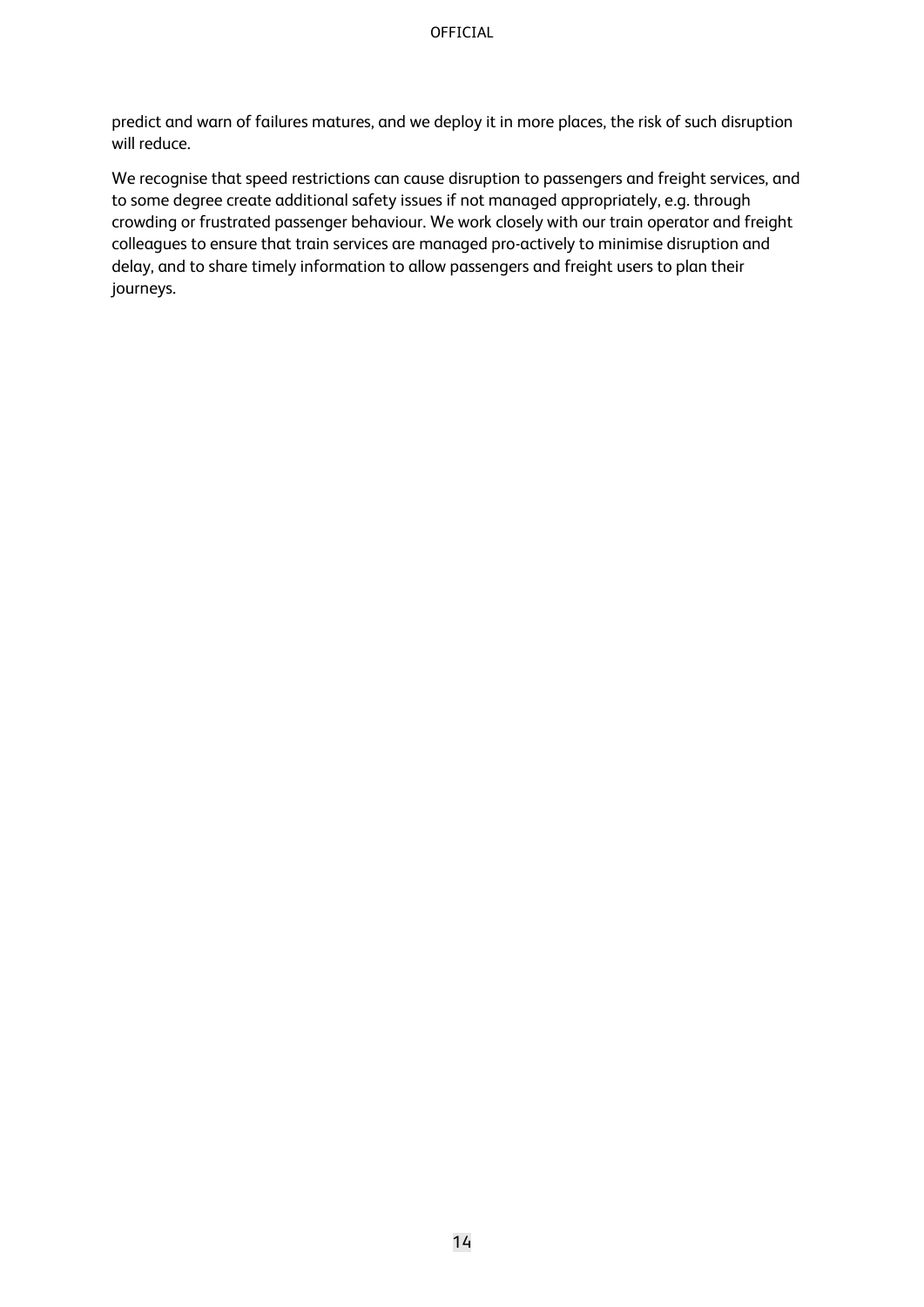# <span id="page-14-0"></span>**Section 3 – Immediate actions to manage risk and build confidence**

The factors contributing to the Carmont derailment are complex. Until we fully understand the event and its causes, and do everything we can to reduce the risk of similar incidents, our first priority has been to establish additional precautionary measures to safeguard passengers and trains.

These additional precautions sit on top of our current asset management processes and how we manage operations where there is a heightened safety risk to the infrastructure. These include additional control arrangements, checks to earthworks and drainage and opportunities to apply technology.

### <span id="page-14-1"></span>**Our first priority is to establish additional precautionary measures**

We have used the established cross-industry group chaired by RSSB and involving the ORR, the Rail Delivery Group, representatives of train and freight operating companies, and ASLEF and RMT trades unions, to review communication processes and provide a consistent network-wide response to extreme rainfall-related events by drivers, railway staff, signallers and control centres.

The group identified the need to strengthen industry rules providing instructions on train operation during extreme weather in the event of reports of water build-up and /or damage to structures above or below the railway. Our operating instructions will also be revised to clarify train operating principles during extreme weather conditions, where earthworks are at risk of failure. The review will also provide improved guidance using a 'high-medium-low' risk alert status aligned with weather forecasts and infrastructure risk registers to determine the appropriate response to implement during adverse and extreme weather.

The rule changes will be issued in the Weekly Operating Notice and are effective from 5 September 2020.

### <span id="page-14-2"></span>**Additional precautions for operating trains**

An emergency instruction was issued to signallers on 18 August 2020 as a reminder of our operational procedures for reporting and managing services during heavy rainfall events which cause water levels to rise on or near the railway, or where there is a potential for infrastructure damage. The instruction clarifies actions for signallers to report to route control centres when they receive reports:

- of significant weather events;
- from drivers, railway staff or others of an increase in water levels on and near the railway;
- of concerns about risks to specific areas which appear unstable due to heavy rain; and

of subsidence, water flowing from an earthwork that has the potential to cause a landslip, damage to a structure or bridge above or below the railway that could result in a landslip due to heavy rainfall, or due to the cumulative effect of rain, where flood water is moving and likely to cause ballast to become unstable, and where there has been a washout. And it requires:

• that all trains are stopped until the infrastructure is inspected by a competent engineer; and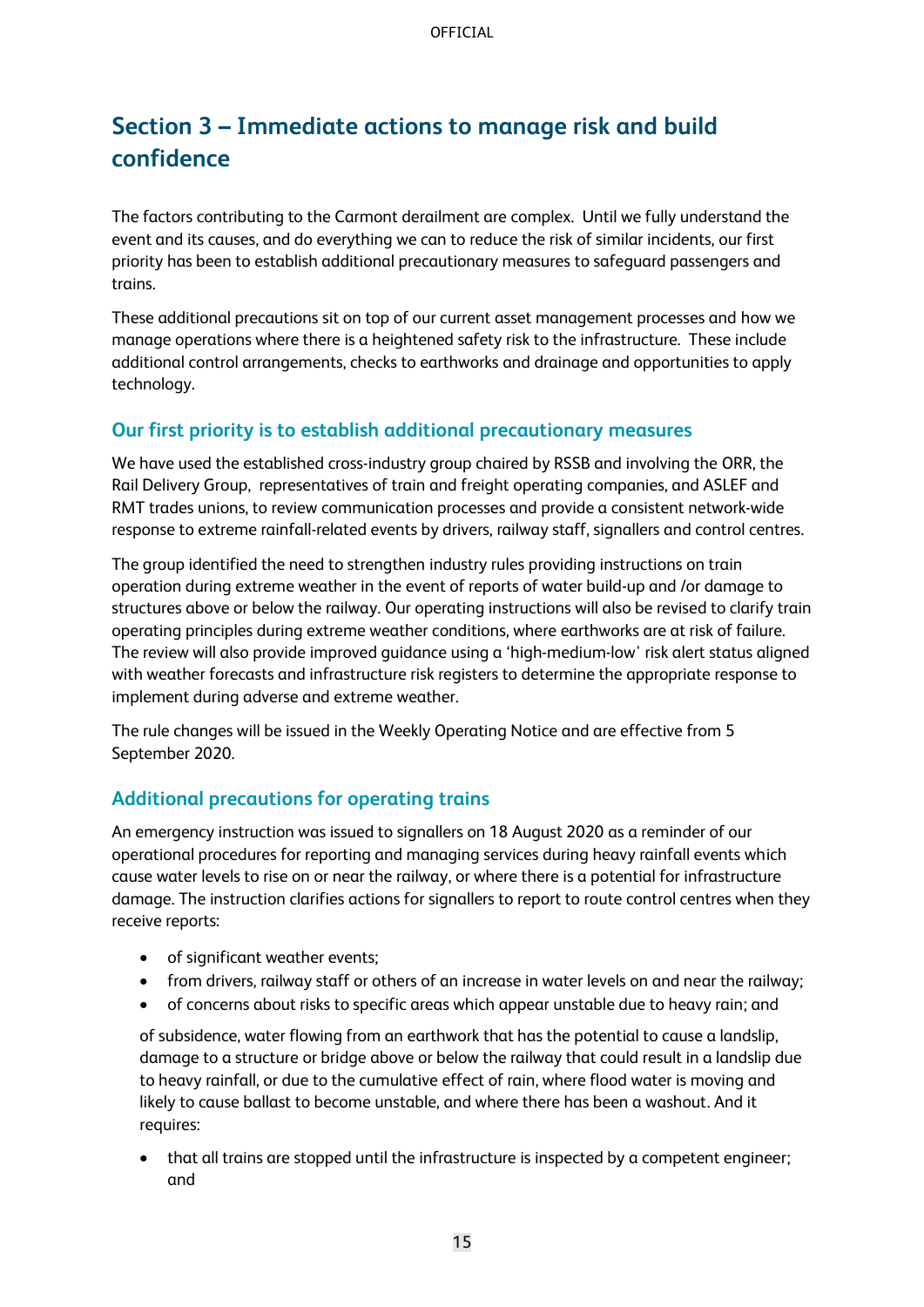• to report all conditions to the operations control centre and act upon instructions given or take any action required by their Signal Box Special Instructions.

There are additional rules covering circumstances where signallers have not received reports of asset damage from staff on track, but route controls are aware that our thresholds for defined extreme rainfall have been exceeded in a given area.

To coincide with these changes, we are also publishing emergency changes within two of our existing National Operating Procedures and Weather Management Standards to cover the development of route operations control instructions and introducing a new guidance document for route operations controls during periods of adverse and extreme rainfall. The instructions will allow route operations controls to determine rainfall thresholds and the operating restrictions to the train service based on local conditions and knowledge. The changes also provide an update to the EWAT on whether additional operating restrictions are required due to rainfall forecasts and severe weather events. The emergency changes to our existing standards and procedures were published on 25 August 2020, with the new control guidance due to be published in September 2020.

### <span id="page-15-0"></span>**Additional precautions for managing earthworks**

We issued an emergency instruction on 18 August on our management of earthworks during adverse and extreme weather that adds to our existing procedure to either reduce train speeds or withdraw services until we have completed safety checks on the infrastructure. These instructions align with the new operations guidance to route operations controls. The change introduces a structured approach to deal with the risk of rainfall on earthworks, with pro-active and iterative syndicated assessments of operational management risks to cuttings and embankments, drainage and structures. The difference with this enhanced, more precautionary approach is that more attention is focused from an earlier stage to understand and evaluate the threat from weather.

These enhanced procedures are documented in local integrated weather management plans. Risks will be assessed based on emerging weather conditions with mitigating actions reviewed to confirm that they are appropriate to protect the safety of passengers and railway staff and to deploy additional controls when necessary.

### <span id="page-15-1"></span>**We have identified sites sharing some of the characteristics at Carmont and are currently doing extra inspections**

We have identified 584 sites which share some characteristics of the Carmont location, constructed from soil cuttings with track drainage, including any local features that are considered a risk, using our existing lists of adverse and extreme weather sites. Our inspections also incorporate high risk drainage sites that have already been identified from our asset resilience inventory.

We are using both in-house engineers and specialist contractors to undertake these inspections, supplemented by aerial surveys, with checks for significant defects (for example blocked crest drains which can affect the stability of slopes). We completed these on 28 August. The 584 specialist inspections since the Carmont derailment have not identified any significant issues requiring emergency intervention. At around 1% of the sites we have identified defects that have deteriorated and require action sooner than originally planned.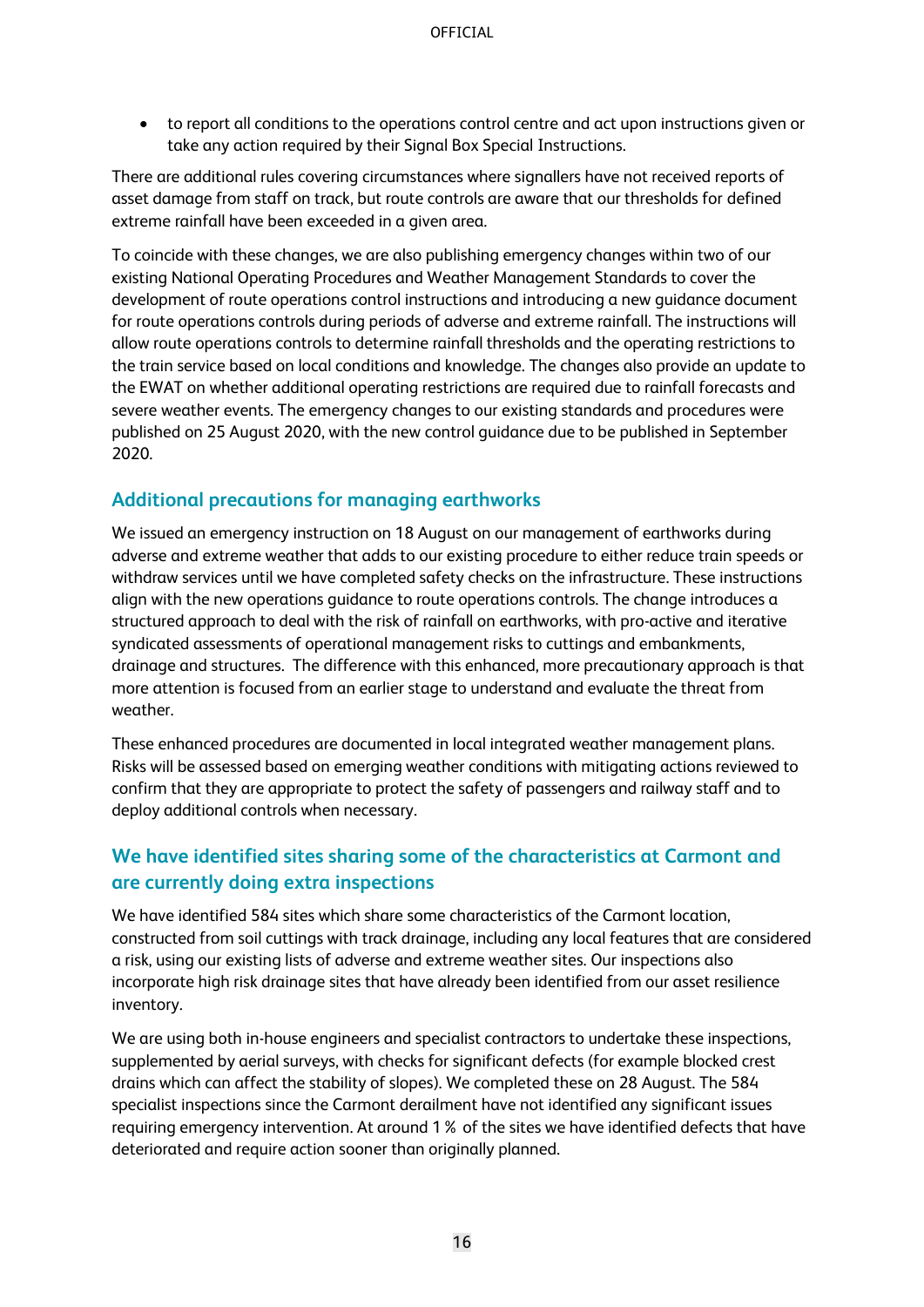We have experienced a few other recent landslips on the network, including rapid cutting failures where trains have collided with washed out material. Defects such as blocked drainage can be a causal factor in these incidents and are the types of defect we look for. However, slopes can fail with little indication of distress prior to failure if a sufficiently high volume of water falls locally.

We have mobilised teams at a route, regional and national level to ensure that a national picture is represented on the progress of additional earthworks and drainage inspections that have been taking place since 12 August 2020.

An earthworks management task force, led by Lord Robert Mair, has been set up to review our capability to better understand, manage and improve all aspects of earthworks safety. The task force will consider our current skills and competence, look at what can be learned from other organisations and countries, as well as the use and deployment of the latest technology. It will focus on cuttings and embankment construction and the age of our assets.

### <span id="page-16-0"></span>**Reviewing the latest weather forecasting technology to enhance our approach**

Additionally, as an interim short-term measure, the national weather team is enhancing our weather services website, which is the forecasting tool used by all operational controls, maintenance delivery, train operators and freight operators. A new tool providing improved alerts for convective storm events is being accelerated and will be trialled over the coming months.

We have implemented a review, as part of a weather advisory task force led by Dame Julia Slingo, of our weather forecasting information in relation to rainfall and thunderstorms. We are exploring the benefits of introducing a 'real-time' weather alert system that can better equip us with understanding the local risk of rainfall to our infrastructure and operations. This will draw on the latest science developments in monitoring, real-time observations, and weather forecasting.

The weather advisory task force will investigate the deployment of readily available spatial resolution rainfall data to a granular level of a 500-metre grid size with images of rainfall rates updated every five minutes. Specialist resources including weather analytics and forecasting will be procured to support the provision of this additional service. The information will bolster our existing decision-making capability in assessing the risk that rainfall has on our infrastructure, using condition-based asset data available from our inspections and records to apply appropriate measures that will protect the safe passage of trains. We are separately exploring how climate change might increase the frequency and severity of heavy rainfall events and storms and will draw this into our future analysis and tools.

Terms of reference for both the earthworks management task force and the weather advisory task force are appended to this report. Both task forces will be closely aligned.

### <span id="page-16-1"></span>**Technology-based solutions already heading towards implementation**

Our research and development portfolio involves development and trials of new earthwork monitoring systems, including surface 'tilt meter' technology to warn of sudden earthwork movement.

Through research and development, we will continue to adopt new remote monitoring and remote sensing technologies, and algorithmic interpretation of data. Our processes increasingly exploit technology including aerial derived laser survey (using helicopters and drones), train-borne survey, and asset monitoring using telemetry. This is improving our insight on the changing state of our assets and can provide early warning alerts. We have also recently completed work applying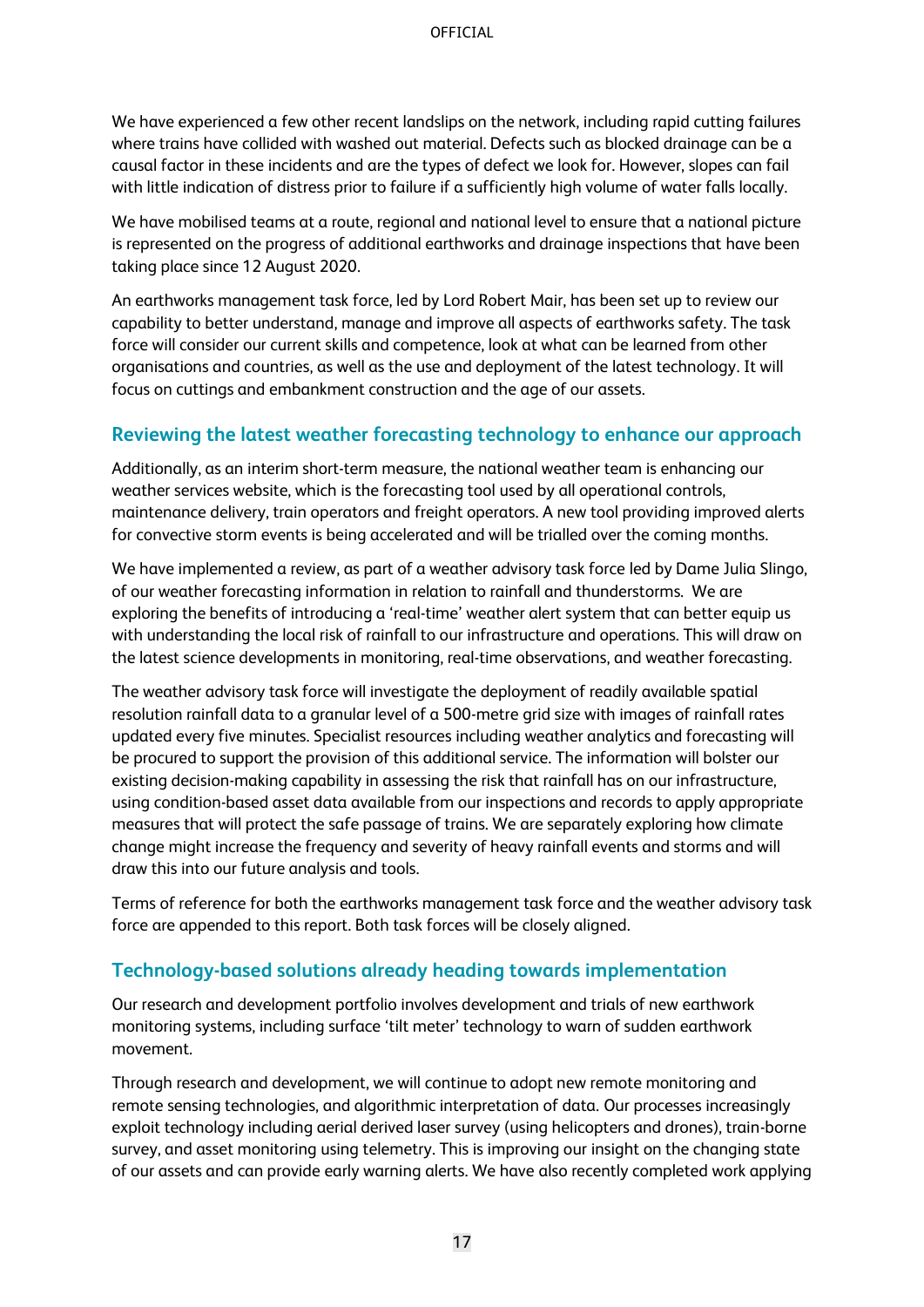'machine learning' to enhance our earthworks risk hazard scoring, improving targeting of interventions. We have now installed telemetry at more than 200 locations.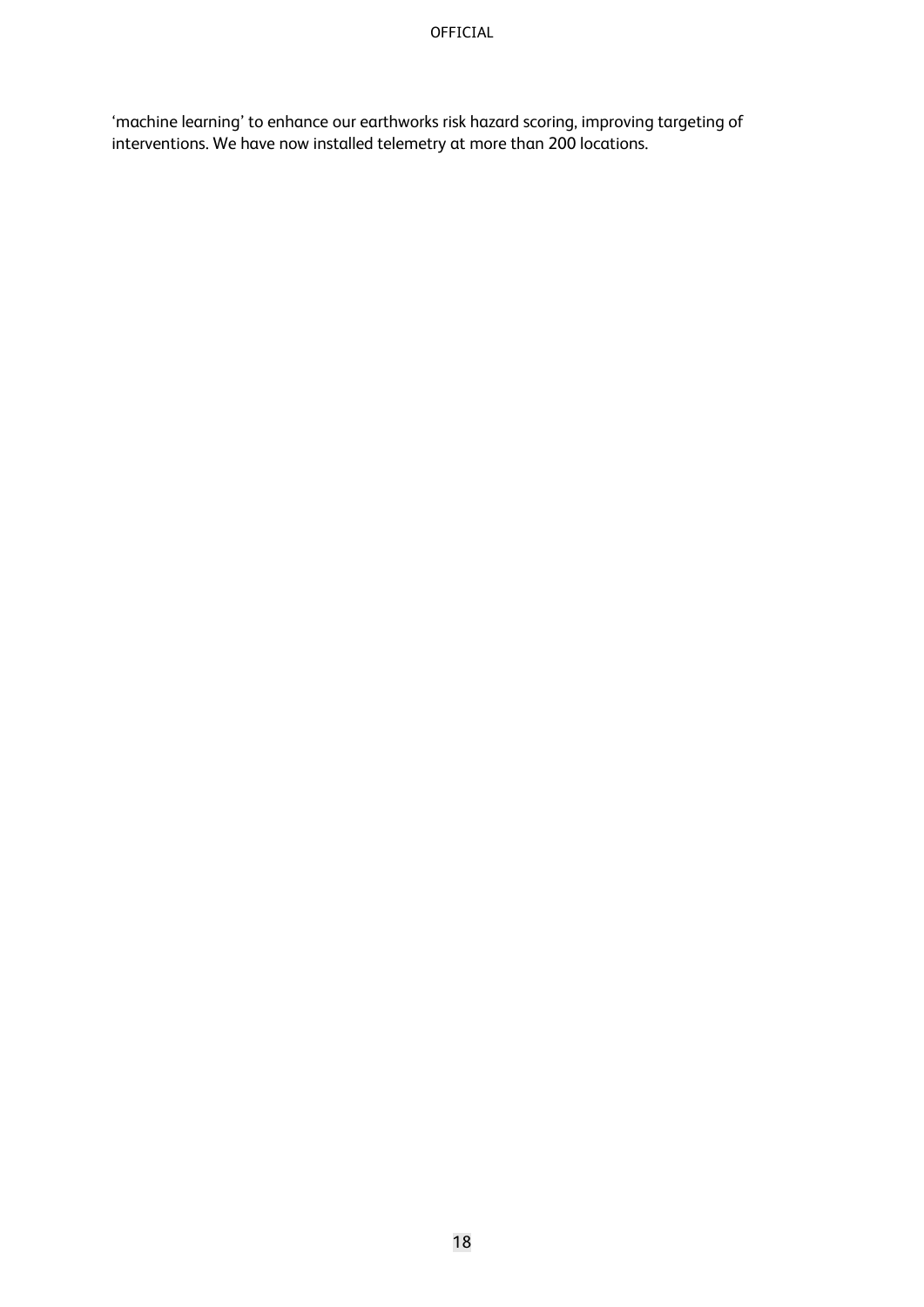# <span id="page-18-0"></span>**Section 4 - long terms plans to improve resilience to climate change**

### <span id="page-18-1"></span>**Adverse weather linked to climate change is accelerating deterioration of earthworks and drainage**

Climate change is often viewed as a future problem. However, it is already causing more frequent and more severe extreme weather events and we are experiencing its impacts. The weather over the past two years shows clear trends towards an increased frequency of extreme drier periods followed by prolonged and extreme wet weather. Very hot summers such as 2018 are "30 times more likely than would be expected from natural factors alone". 6 "Extreme regional rainfall such as Storm Desmond in 2015 has a return period of about five years (20% chance in any given year) and is at present roughly 60% more likely due to human-caused climate change." 7

These factors increase deterioration of our earthworks and put pressure on drainage systems, increasing the likelihood of critical coping thresholds being exceeded, prompting increased levels of intervention (as illustrated in Figure 5). Adverse weather can also impact other assets, with accelerated scour increasing risk at bridges over rivers for example. Some assets can be replaced more quickly/easily with current technology (e.g. track/signalling), but others, such as earthworks, cannot be future-proofed quickly. These assets require progressively rising investment accompanied by transformational change in how we manage the network and deploy technology. 'Good' management of climate change risk involves improved on the ground resilience which will come at significant cost and will take many years to achieve.

The Scottish Government's high level output specification for CP6

[https://www.transport.gov.scot/media/39496/high-level-output-specification-hlos-for-control](https://www.transport.gov.scot/media/39496/high-level-output-specification-hlos-for-control-period-6-final.pdf)[period-6-final.pdf](https://www.transport.gov.scot/media/39496/high-level-output-specification-hlos-for-control-period-6-final.pdf) specifically mentioned the need for climate change adaptation, and measures to assess the effectiveness of the approach. The Secretary of State, in the England and Wales high level output specification, also referred to the importance of weather resilience and taking into account the impacts of climate change.

Whilst our planning for climate change adaptation is well advanced (as recognised by the Committee on Climate Change in their [2019 Progress Report](https://www.theccc.org.uk/publication/progress-in-preparing-for-climate-change-2019-progress-report-to-parliament/)<sup>8</sup>), our key challenge will be implementing these plans and improving resilience on the ground.

<sup>6</sup> Madge G (2019) Study examines drivers of 218 UK summer heatwave.

[https://www.metoffice.gov.uk/about-us/press-office/news/weather-and-climate/2019/drivers-for-2018-uk](https://www.metoffice.gov.uk/about-us/press-office/news/weather-and-climate/2019/drivers-for-2018-uk-summer-heatwave)[summer-heatwave](https://www.metoffice.gov.uk/about-us/press-office/news/weather-and-climate/2019/drivers-for-2018-uk-summer-heatwave) viewed 26 August 2020

<sup>&</sup>lt;sup>7</sup> World Weather Attribution (2017) [https://www.worldweatherattribution.org/uk-storm-desmond-revisited](https://www.worldweatherattribution.org/uk-storm-desmond-revisited-december-2017/)[december-2017/](https://www.worldweatherattribution.org/uk-storm-desmond-revisited-december-2017/) viewed on 26 August 2020

<sup>8</sup> Committee on Climate Change (2019) Progress in preparing for climate change 2019 Report to Parliament. https://www.theccc.org.uk/publication/progress-in-preparing-for-climate-change-2019-progressreport-to-parliament/ viewed 26 August 2020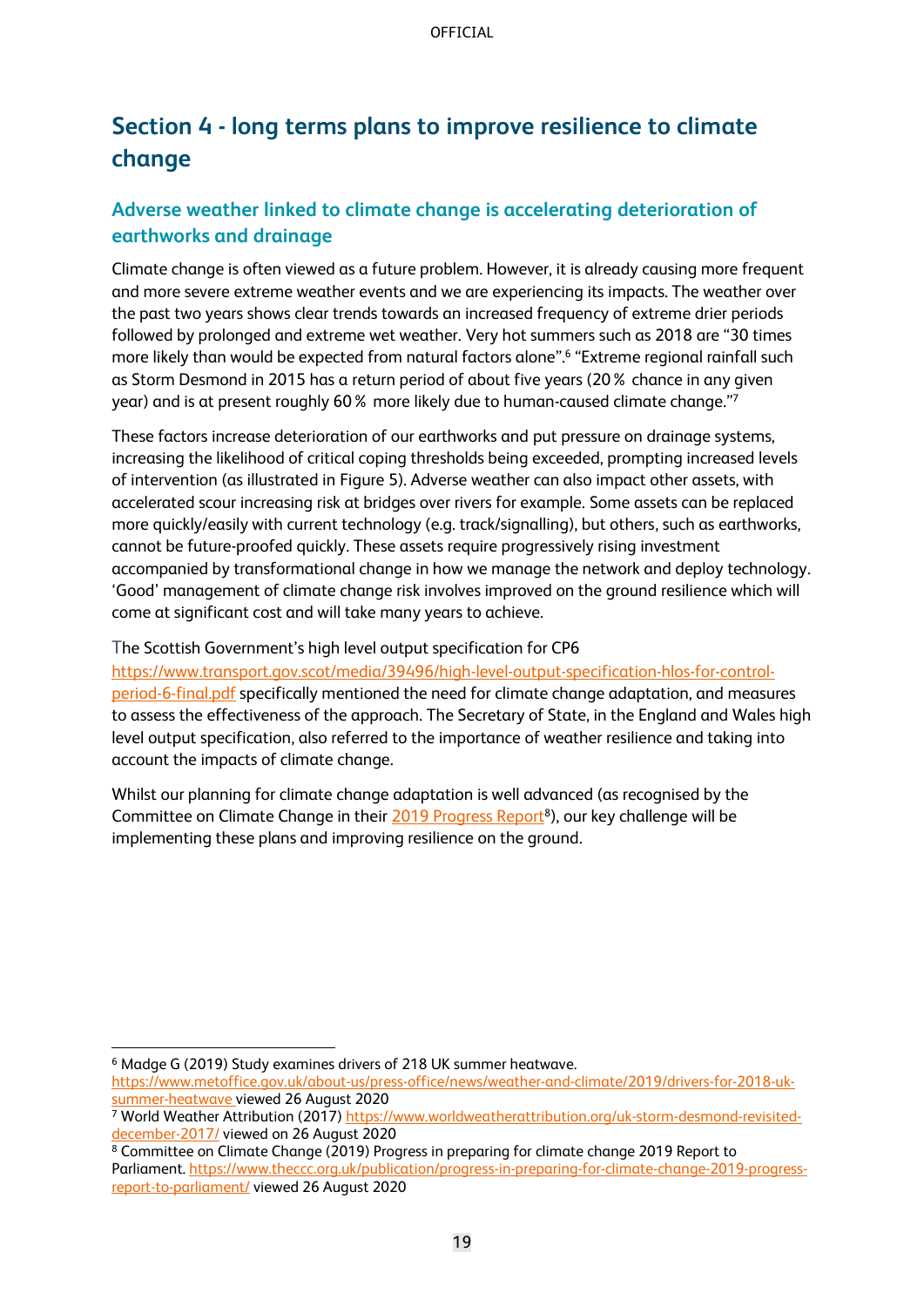

#### *Figure 5: Coping thresholds and the need to manage unacceptable risk*

*Source: Adapted from Willows, R.I. and Connell, R.K. (Eds) (2003) Climate adaptation: Risk, uncertainty and decision-making, UKCIP Technical Report, UKCIP, Oxford.* <sup>9</sup>

Our challenges are shared by other operators of historical infrastructure<sup>10</sup>. Our resurveys are suggesting accelerated deterioration and the Environment Agency (EA) has estimated this increase to be between 30% and 60% for their assets<sup>11</sup>. These findings are consistent with the changes we forecast for Control Period 7 (CP7: 2024-2029) but have arisen much sooner than we anticipated.

The threat of extreme weather also increases the influence of broader 'catchment-wide' impacts. The complex nature of drainage systems that transfer water from multiple private owners can concentrate risks at or near the railway (for example Figure 6). Past inspection processes have not always been able to pick up vulnerabilities associated with these diffuse sources, or how others are changing these. We must now focus more on these interdependencies to redress risks from the changing climate. We already work with other infrastructure operators to share experiences and learning to help validate our own judgements and work together to better understand deterioration, performance and forecasting improvements.



*Figure 6: Interdependencies: The Union canal embankment collapse washed away the railway between Edinburgh and Glasgow (12 August 2020)*

Rivers Trust (C&RT), Scottish Canals, Natural Resources Wales and utility companies.

<sup>9</sup> UK Climate Impacts Programme (2003) Climate adaptation: Risk, uncertainty and decision-making. <https://www.ukcip.org.uk/wp-content/PDFs/UKCIP-Risk-framework.pdf> viewed on 26 August 2020 <sup>10</sup> Examples include Environment Agency (EA), Scottish Environmental Protection Agency (SEPA), Canal &

<sup>11</sup> Jim Barlow, Deputy Director for Asset Performance & Engineering at the Environment Agency in discussion with Tim Kersley on 17 August 2020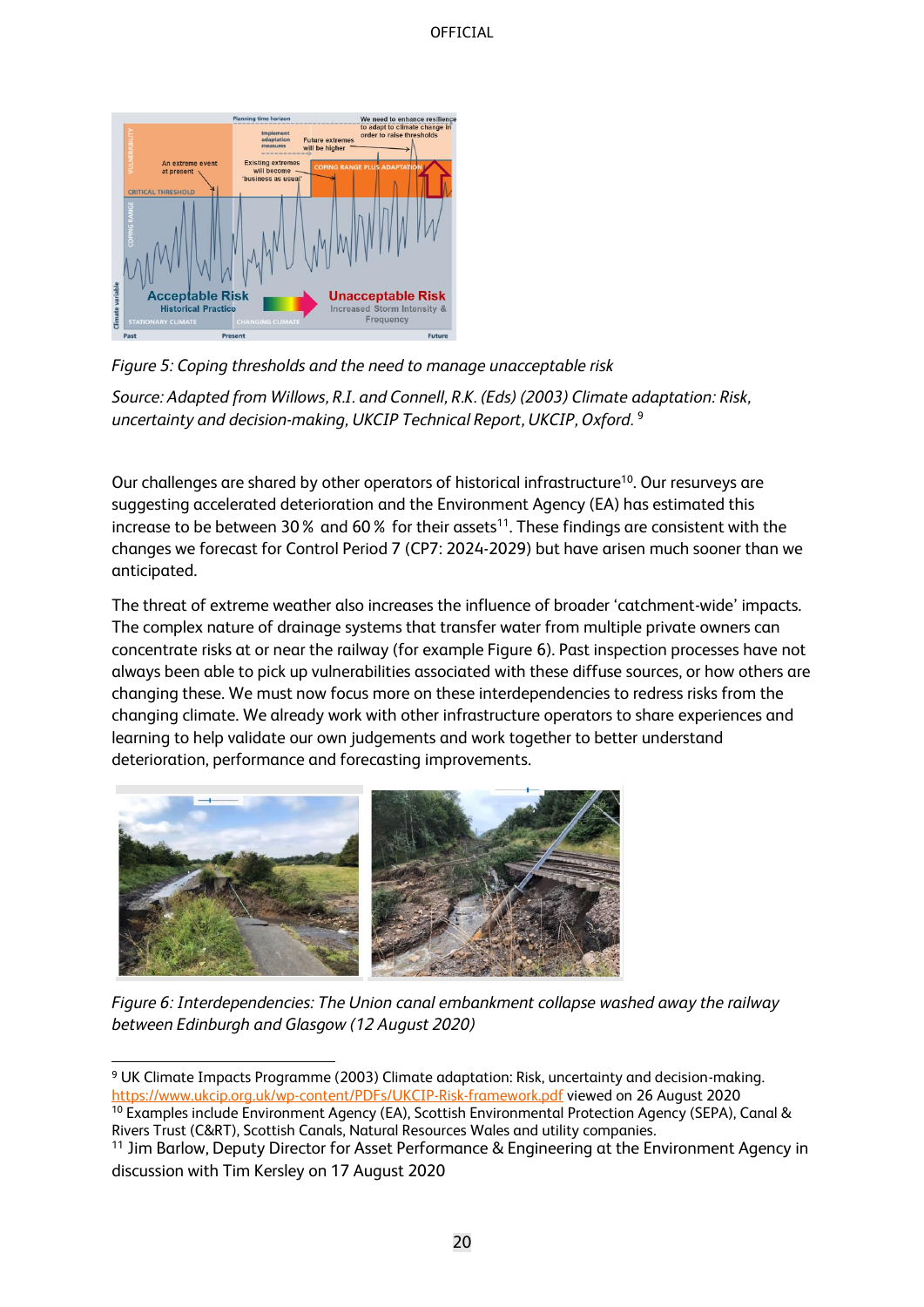Our forthcoming **Environmental Sustainability Strategy** outlines our ambitions for Climate Change Adaptation and a roadmap to 2050 which looks to embed long-term forward-looking adaptation into the core of what we do (see Figure 7). One of the key ambitions is the development of local climate change adaptation strategies and investment plans for each railway corridor that will map out our intentions to be achieved by 2050.

### Our previous [Weather Resilience and](https://safety.networkrail.co.uk/home-2/environment-and-sustainable-development/wrcca/wrcca-strategy-2/)  [Climate Change Adaptation Strategy](https://safety.networkrail.co.uk/home-2/environment-and-sustainable-development/wrcca/wrcca-strategy-2/)

(WRCCA<sup>12</sup>) has been in place since 2017, and we are making good progress identifying and managing key risks and areas of vulnerability across the Network Rail regions. Critical to our plans for minimising safety and reliability and performance impacts caused by climate change is embedding resilience into the way that we design, build, operate, maintain and replace our railway assets. Our principle for replacing assets in the future will be 'replace like with better' rather than 'replace like for like'. This change will mean we will continually improve the network, making it more resilient for our customers and passengers.

#### A RELIABLE RAILWAY SERVICE THAT IS RESILIENT TO CLIMATE CHANGE

We have prepared the railway infrastructure to minimise the impacts of climate change by 2050.



Asset polices and standards updated to reflect long-term climate change projections 2024

...........................

Agree level of service in extreme weather conditions with Government and Regulators by 2027

..........................

Review criticality and vulnerability mapping of all assets for climate change across the network by 2024 

Regions develop long term adaptation pathway strategies and identify level of investment required for different scenarios by 2029

### <span id="page-20-0"></span>**Our regions are preparing for climate change**

We continue to work on improved guidance, tools and research to support the integration of climate change within business-as-usual activities including embedding the latest climate change projections (UKCP1813) in risk assessments and designs. Since 2014 we have produced Weather Resilience and Climate Change adaptation plans for each of our routes14. For CP6, these are

<sup>13</sup> More information available at:

<sup>12</sup> Available at: https://safety.networkrail.co.uk/home-2/environment-and-sustainabledevelopment/wrcca/wrcca-strategy-2/

https://www.metoffice.gov.uk/research/approach/collaboration/ukcp/index

<sup>&</sup>lt;sup>14</sup> Available at: https://www.networkrail.co.uk/communities/environment/climate-change-and-weatherresilience/climate-change-adaptation/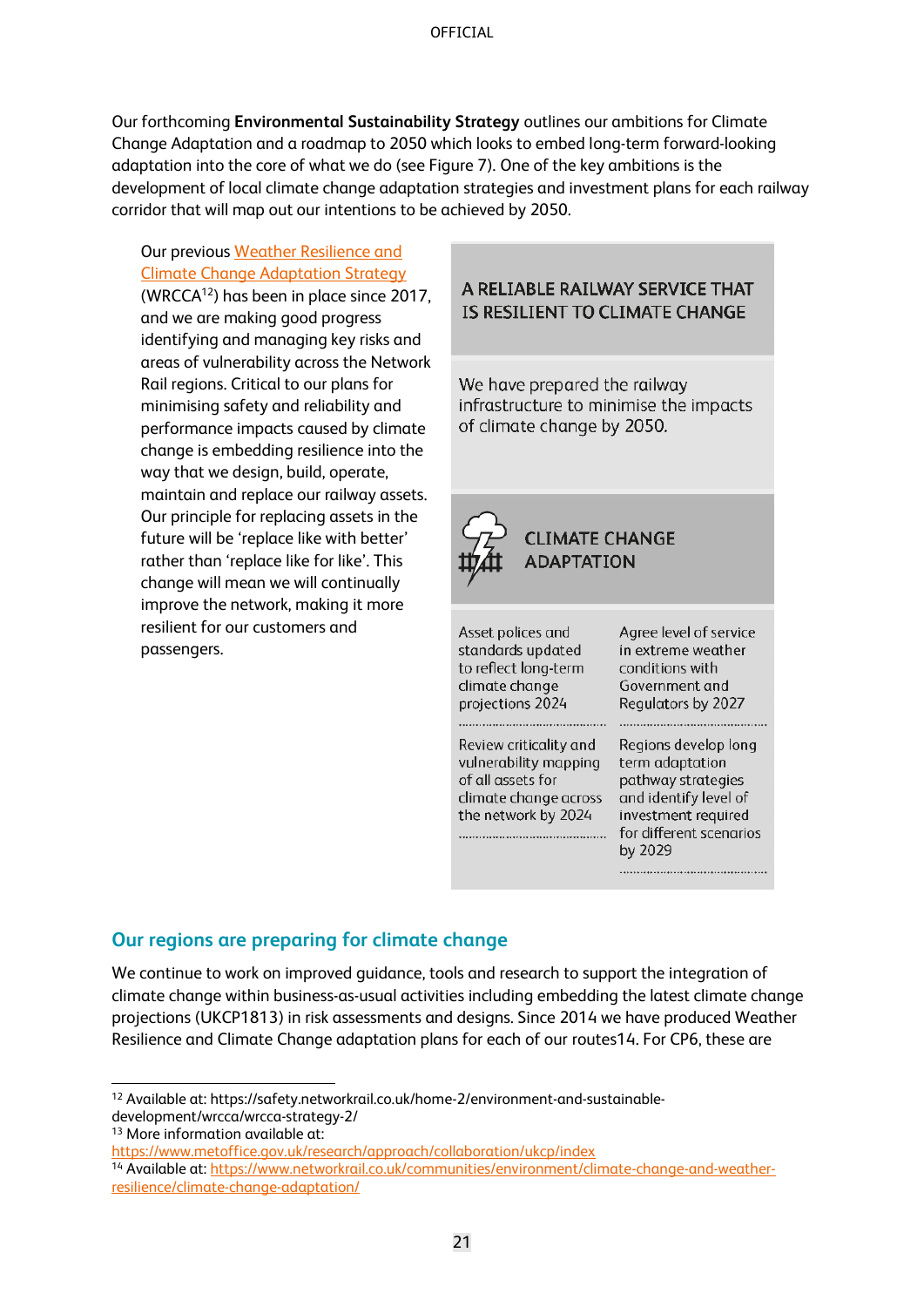being updated to confirm local actions already delivered, funded actions for CP6 and future opportunities and priorities for additional funding. Each of our technical authority asset teams are undertaking a climate change risk assessment to understand the direct and indirect impacts of weather and climate change on the asset performance, safety and functionality. This includes consideration of the extent to which current asset, technical, operational, research and procurement policies, procedures, specifications and strategies need to be changed to control weather and climate change risk. Action plans will look at how management of the asset needs to change in the short, medium and long term in order to improve safety and reliability performance in light of future climate change.

### <span id="page-21-0"></span>**We are applying technology to help manage the impacts of climate change**

We are investing heavily in research and innovation to make solutions to manage assets costeffectively and we are ahead of planned progress in making this happen. This investment includes better monitoring, condition assessment, modelling and decision support for earthworks and drainage assets.

We continue to improve near term through our intelligent infrastructure programme, to join up data, including weather data, through decision support tools. We are improving longer term through our research and development portfolio to prove new remote monitoring and sensing technologies and develop algorithms to interpret data. Our review of the research portfolio has recently resulted in prioritising a £3m project to further improve the performance of earthworks, focusing primarily on assets that pose the greatest likelihood of derailment. The priorities in these programmes are adjusted as we learn from events.

Our innovation programme is complemented and underpinned by our participation in research led by world-leading universities. The Achilles programme investigates deterioration, performance, forecasting and decision support for earthworks across the infrastructure sector<sup>15</sup>. We are working to include consideration of climate change and future weather conditions in our studies to improve our knowledge of how our assets will perform in the future.

### <span id="page-21-1"></span>**Managing water as a system – from rainfall to outfall**

We co-operate with governments, regulators, rail and other transport and wider infrastructure sectors including train designers, manufacturers, passenger and freight train operators, and river authorities to share knowledge, collaborate on research and improve adaptation action and coordination. Such collaboration is essential to manage water as a system from rainfall to outfall.

Our CP6 strategic business planning focussed on addressing priority weather resilience. We are still developing stronger cases for investment to proactively enhance our assets and deliver resilience to future climate change.

We will continue to work closely with Governments and regulators to make sure our resilience plans are proportionate to the level of service expected from the railway during adverse and extreme weather conditions in the future and that they are funded. We will set out more detail on our climate change resilience work and future action plans in the follow up report.

<sup>15</sup> More information on the ACHILLES Programme: https://www.achilles-grant.org.uk/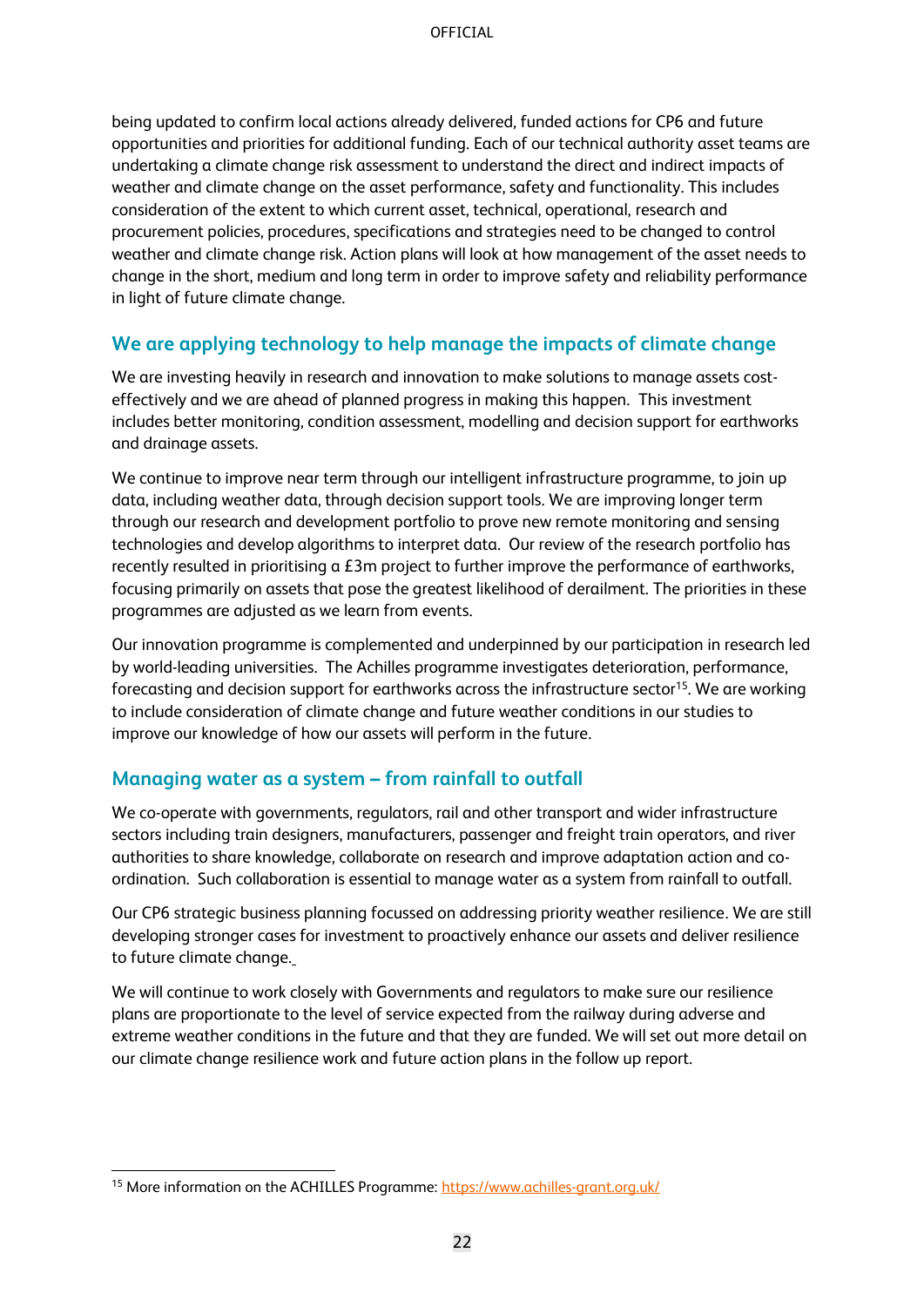# <span id="page-22-0"></span>**Section 5 – Investment and financial planning to improve resilience**

### <span id="page-22-1"></span>**Our plans already incorporate significant addition investment and we have been accelerating work on earthworks and drainage**

We are investing increasing amounts in works to manage weather resilience on the ground and to improve our ability to manage it better in future. In total for CP6 we will invest £1.274bn to maintain and renew earthworks and drainage, supporting an overall small improvement in resilience to weather. This is a real term increase of 20% on Control Period 5 (CP5: 2014-2019) and nearly doubling that in Control Period 4 (CP4: 2009-2014), recognising the increasing challenges. For CP6 we also identified in 2018 the potential to use £185m of our risk fund as further needs emerged, including responses to extreme weather events.



Also included within our plans is £33m to increase remote monitoring and sensing, improved weather services monitoring and diagnostics for earthworks and drainage, together with £31m on research and development specific to earthworks, drainage and resilience. Much of this activity is in collaboration with other operators to broaden access to knowledge and insights and forms part of a prioritised research and development portfolio that balances investment spanning all our challenges. This is progressing satisfactorily with emerging insights outlined in section 4 of this report.

So far in CP6 we are ahead of programme in terms of volume of work completed and expenditure. Reprioritisation of activities by our regions has added £210m more to base plans as the need to respond to weather-related events has been greater than we forecast, and this has resulted in additional operational expenditure. We are continuing to review our investments in this area for CP6 and we will elaborate further on this in future reports.

23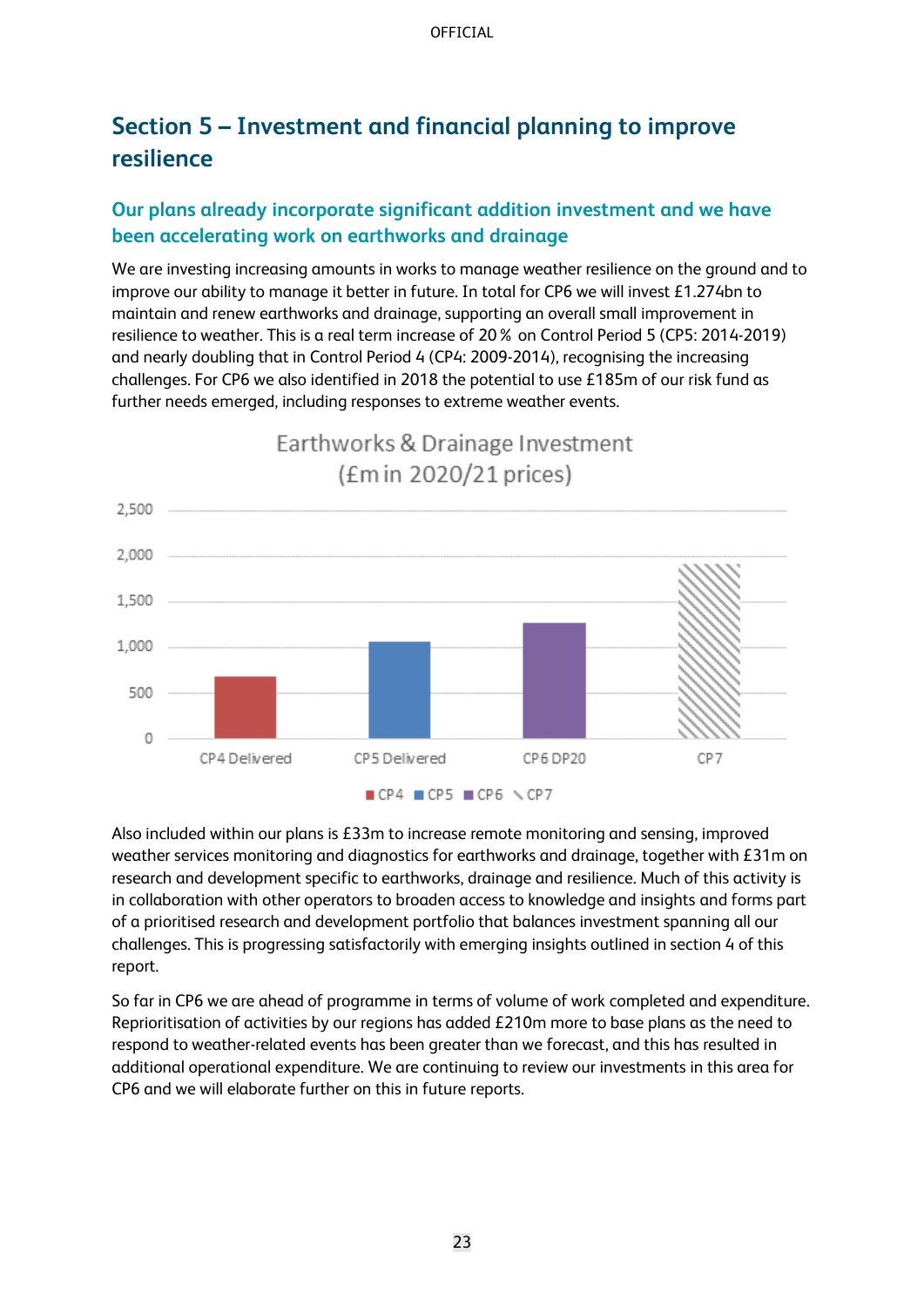### <span id="page-23-0"></span>**Preparing for future investments**

As part of readying our plans for future cycles we anticipate investing around £80m in CP6 to design and develop projects to be able to deliver quickly from the start of CP7. This will include deployment of monitoring and additional risk assessment.

Further outputs from both our research and development programme and our support to cross sector learning will build a clearer understanding of the need, location and form of future interventions required. We know that we will want to continue to deploy improved monitoring and sensing technologies to better guide our interventions. Research is helping us more accurately quantify rates of change and we produce updated, improved analysis annually to improve confidence in our forecasts. The most recent insights from both research and our own analysis indicates that, for some types of earthworks, the future design of interventions must evolve to be effective against future weather conditions, and if rates of change accelerate we must treat more locations. To accommodate these changes, future funding needs will potentially grow further than our previous models suggested, although we have yet to fully confirm the scale of impact.

Before the Carmont derailment our conventional modelling identified a need to grow investment for earthworks and drainage in CP7 by c.£300-500m beyond CP6 levels. We will complete further work on rates of change to forecast accurately the medium- and longer-term need, and the findings of the task forces on weather resilience and geotechnical work will further inform actual requirements. We will provide an update on this in future reports.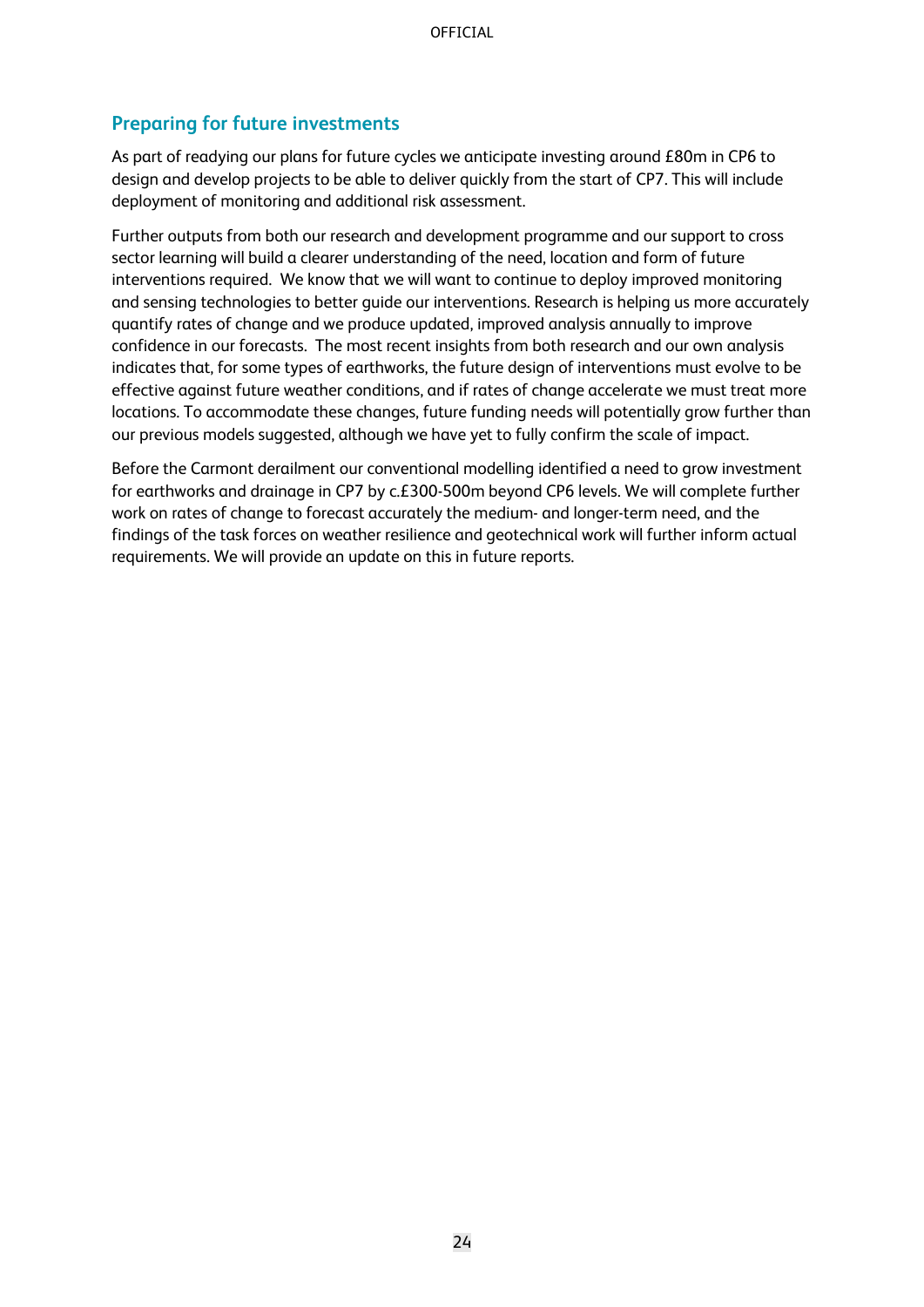## <span id="page-24-0"></span>**Section 6 – Next steps**

We are continuing to support the RAIB and the ORR on their Carmont accident investigations while also leading the industry investigation. This can be expected to continue for several months. The learnings from the investigations will be fed into our business planning process in due course.

In the short-term, we continue the work with our meteorological partners to harness real-time, more granular data and incorporate them further into our operational response processes. This will be done in conjunction with operators to bring their specific insights into management during extreme weather and the potential impact on passenger and freight customers.

We are also reviewing the speed of deployment of on-the-shelf geotechnical monitoring technology where there may be an opportunity to accelerate our existing programme. We will work with other agencies, such as Highways England, the Civil Aviation Authority, Transport for London and other infrastructure bodies in Scotland specifically to compare approaches to the issues that emerged from Carmont including work with neighbouring landowners for more system and catchment level consideration of water flow and drainage.

We are reviewing international benchmarks and practices for insights that may be used in Britain. We will also work closely with RSSB on their current research into derailment containment measures, particularly as it considers rolling stock design opportunities and additional targeted track improvements.

In the medium-term, the two task forces will bring fresh insights to our approaches to weather resilience and geotechnical asset management. We will also update our research and development agenda to capture future requirements and opportunities.

For longer term planning, we are drawing together these combined learnings to update our asset management strategy for CP7 and beyond. This will be incorporated in our proposal for the CP7 periodic review process. We will work closely with Governments' transport departments and ORR to ensure our proposal reflects and contributes positively to the emerging position adopted by Governments following the recommendations by the National Infrastructure Commission report on resilience establishing clear standards, ensuring systems are tested regularly and that operators take action to deliver resilience both now and in the future. Data will be shared as it becomes available during 2021.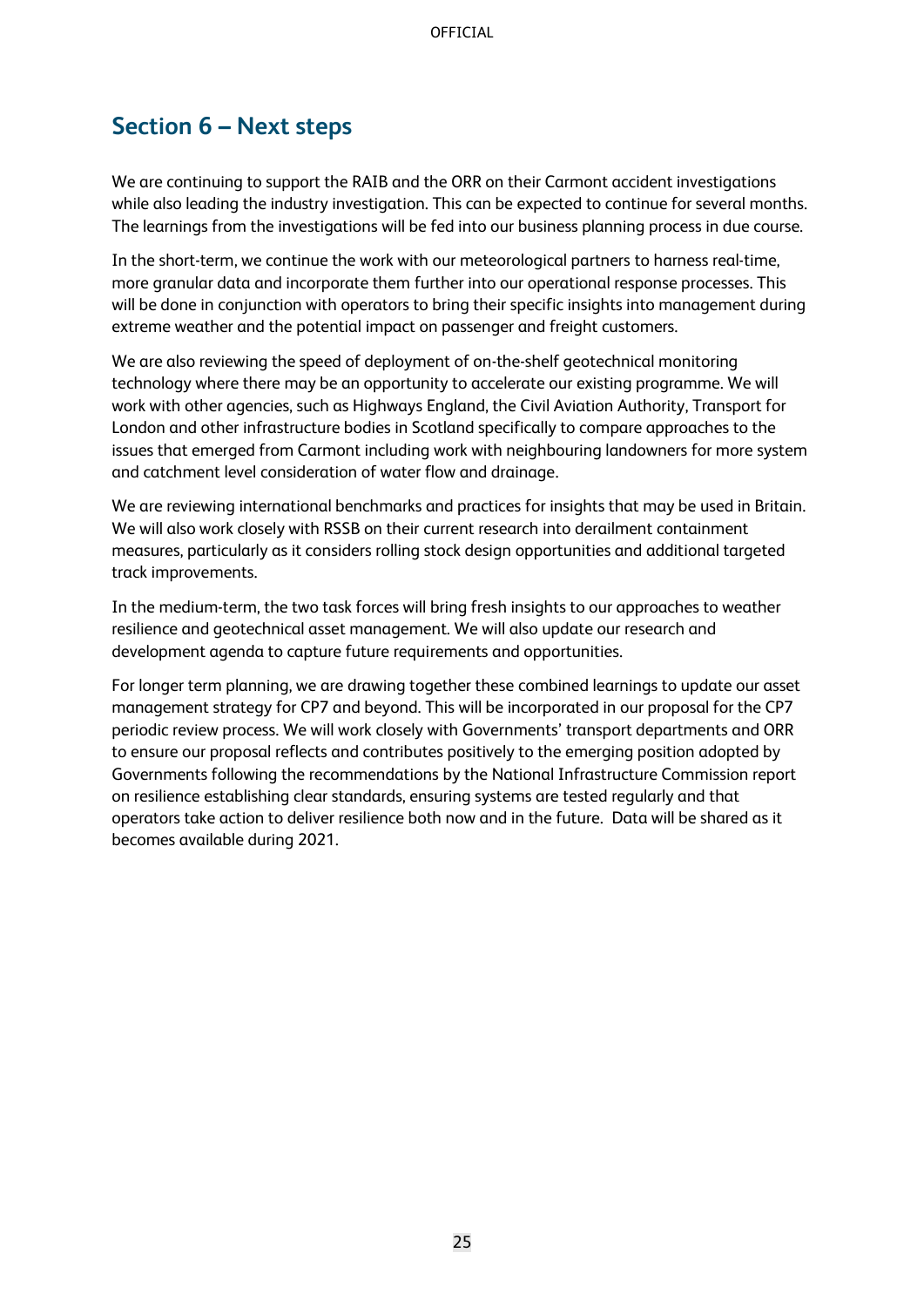# **Annex A – Draft remit for earthworks management task force**

### **Earthworks Management Task Force**

An external review of Network Rail's capability to manage and understand the implications of earthworks is requested of the Task Force led by Lord Robert Mair. The aim of this review is to equip Network Rail with the expertise and competence in order that it can better manage earthworks in future, particularly taking into account effects of climate change

The rail industry precursor risk model shows earthworks to be our highest risk asset. There have been several different failure modes, rock falls, rotational slips, washouts etc. and we need to recognise the different modes, causes and consequences, and so improve all aspects of earthworks safety.

- 1) Our controls framework for earthwork assets is described by our engineering standards. The Task Force is to undertake an independent review of this framework. Is it effective for controlling the risks we manage? Does it place realistic demands on our frontline engineers?
- 2) Do we have the competence framework and resource needed to manage our earthworks and drainage assets? Do we manage drainage and earthworks assets in an integrated and effective way? Or do we need greater coordination between these two engineering functions?
- 3) Do other organisations manage earthwork risks more effectively and what might we learn from them?
- 4) Are we aware of the latest technologies and do we deploy them effectively? There are significant numbers of innovative technologies for monitoring, many of which are already being used by NR - are there any recent innovations that can further enhance NR's capabilities?
- 5) The Task Force will consider both cuttings and embankments. History of embankment construction will be important and the review will consider the work that has occurred on this across Network Rail and in other organisations such as London Underground. The review will include considerations of vegetation change and its link with climate change, with age of both cuttings and embankments likely to be a significant factor.
- 6) The Task Force will also consider what can be learned from organisations in other countries.

There is a need for this earthworks workstream to interface with experts on climate change and the separate review workstream being led by Dame Julia Slingo. Separately the Task Force's Expert Panel may need advice from a monitoring specialist (INSAR satellite technologies etc). The Expert Panel will also seek advice from other specialists as necessary.

[Timescales to be agreed]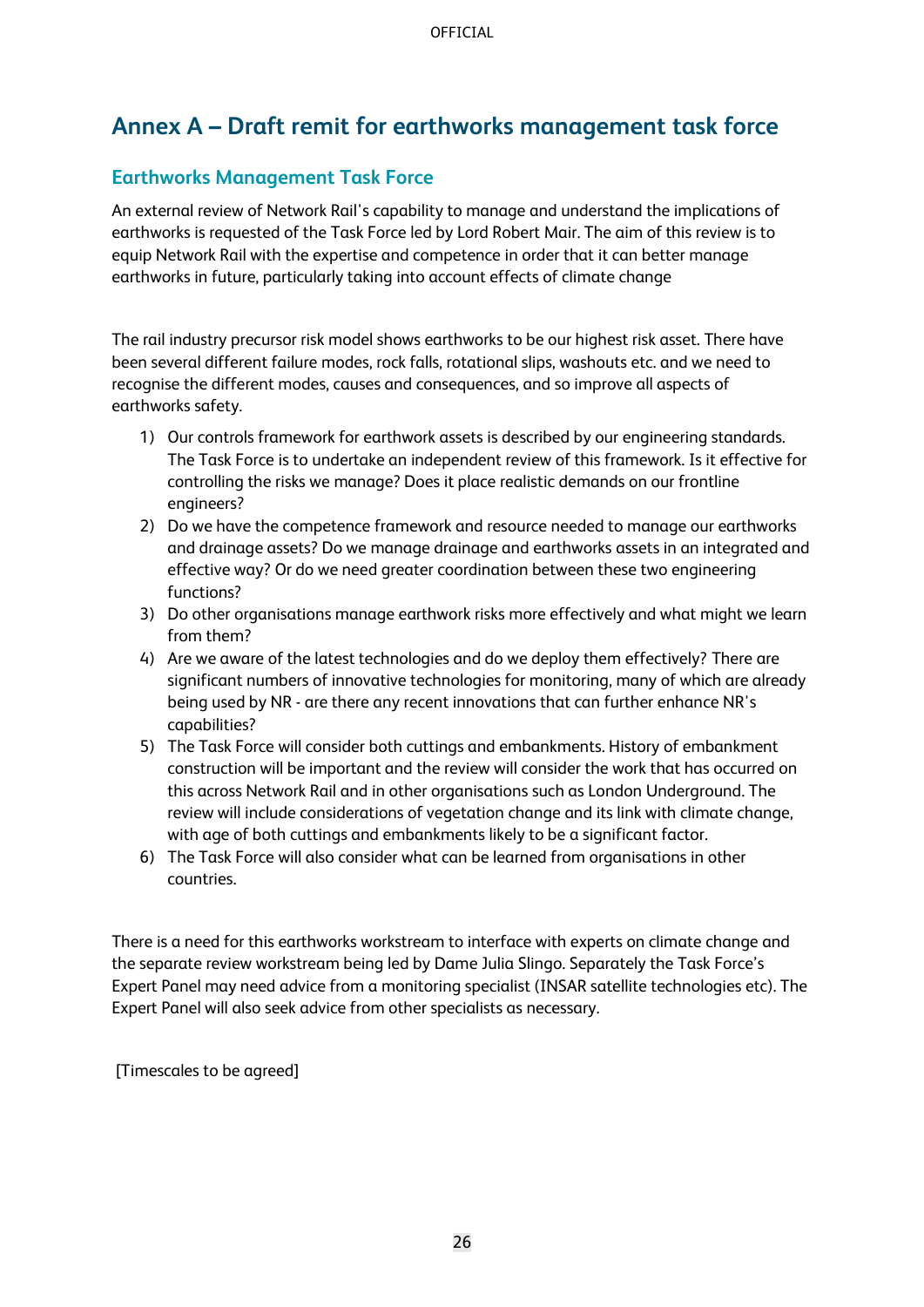# **Annex B – Draft remit for weather advisory task force**

### **Weather Advisory Task Force**

#### **Purpose:**

An external review of Network Rail's capability to manage and understand the implications of rainfall is requested through a Task Force led by Dame Julia Slingo FRS. This aim is to equip Network Rail with the expertise and competence in order that it can better manage rainfall in the future.

Rainfall can affect the railway in many ways, from flooding, washing out ballast, damaging structures (particularly bridges and culverts), washing down debris, to triggering landslips and rockfalls.

Anything that undermines the strength of the railway formation, or that can be an obstacle to trains (and thus creating a risk of derailment) is a risk that must be mitigated.

Network Rail's Safety Management System provides an assurance process for management of the cuttings, embankments, structures and drainage. These have assisted Network Rail to limit the effects of rainfall on the infrastructure. The events at Stonehaven on 12 August 2020 have highlighted that these risks are only mitigated by the SMS, not eliminated.

#### **Aims:**

The review is requested to explore the following questions with the objective of shaping the organisation for moving forward, better equipped to understand the risk of rainfall to its infrastructure and operations. It should draw on the latest science developments in monitoring, real-time observations, weather forecasting and climate prediction, to contribute to the following questions:

- 1. What level of expertise in rainfall should Network Rail employ in order that it can either manage rainfall itself, or so that it can act as an informed client when procuring specialist services?
- 2. To what extent is Network Rail availing itself of data and research on historical, current and future rainfall and its effects on the operational railway? How should such information be used to:
	- a. understand the likely levels of rainfall today, at a location level, that may pose a risk to the operational railway;
	- b. understand the potential levels of rain today and up to 10 years ahead, that could fall at a location, in order to estimate the potential damage to infrastructure that such levels could inflict;
	- c. ensure that future engineering decisions (such as for drainage specifications) take account of local weather factors, and to identify where existing assets are insufficient; and
	- d. track how changing land use and/or river management policies near the railway affect how quickly rain enters and leaves the system.
- 3. How effectively does Network Rail make use of available forecasting technology to identify where rainfall could create a risk to the railway?
	- a. How can it make better use of weather monitoring technology (such as rainfall radar) and state-of-the-art nowcasting to guide decision-making during a highimpact weather event?